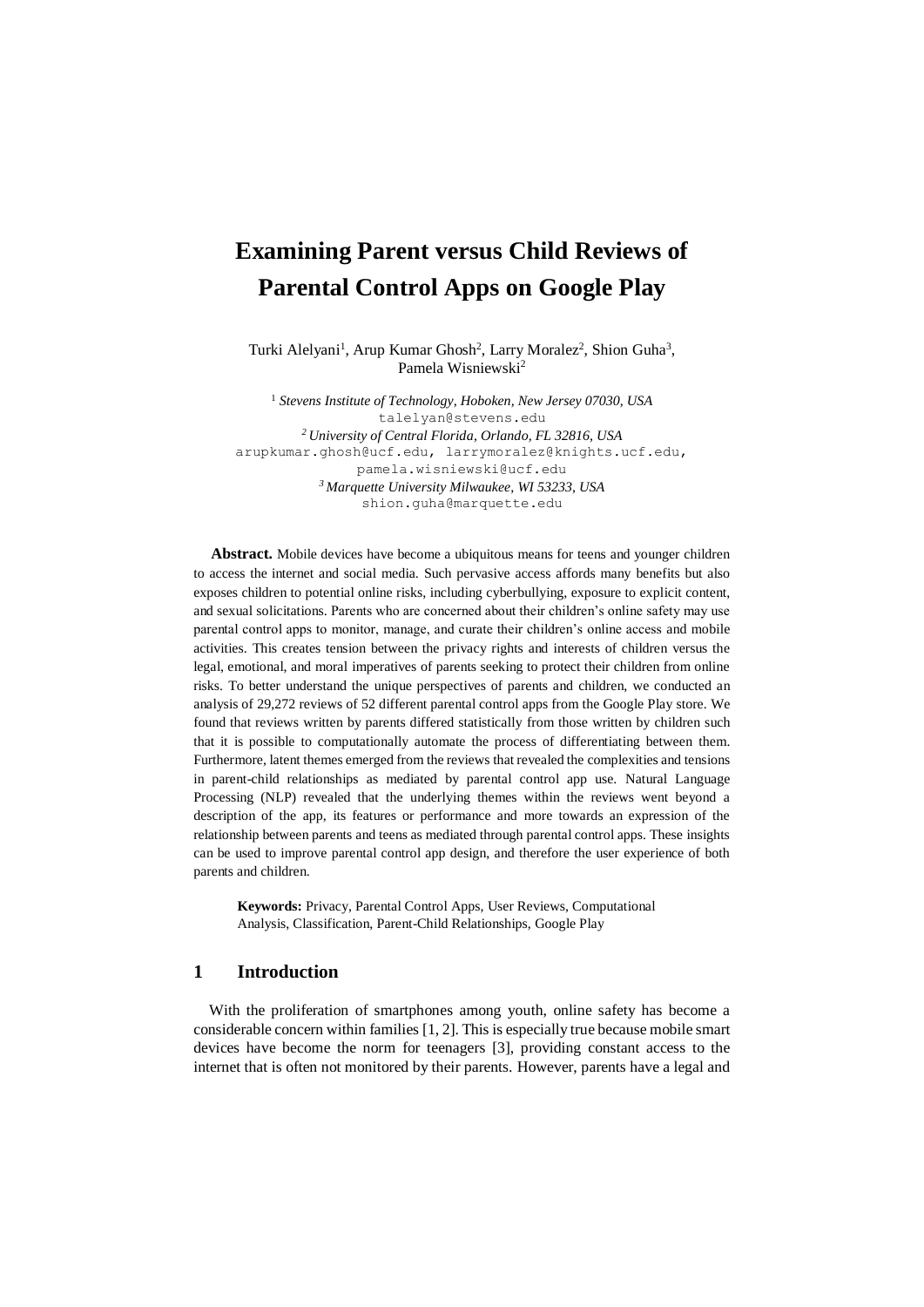emotional duty to ensure safety for their children in online contexts [4]. To do this, parents use a wide array of strategies to monitor their teens' technology use, including 16% of parents, according to a Pew Research, who install parental control applications apps on their teens' mobile devices to filter and block inappropriate online activities [3]. An analysis of 75 Google Play parental control apps found that the features of these apps may be too clumsy and privacy invasive for families that value open communication, trust, and a teen's desire to gain independence from his or her parents [5]. Ghosh et al. confirmed this claim from the perspective of teens and younger children by qualitatively analyzing online reviews posted from the vantage point of child users [6]. However, a key limitation of these studies is that researchers used qualitative methods on a relatively small sample of child reviews and were unable to conduct a comparative study of parent versus child reviews.

We build upon this work by conducting the first large-scale analysis of 29,272 reviews for 52 parental control apps to understand the unique perspectives of parents and children. We conducted a quantitative examination of the online reviews for parental control apps to understand whether parents and teens rate and write about parental control apps differently in their online reviews. We also examine the interpersonal relationships between parents and children through the lens of online privacy and surveillance. Specifically, we pose the following research questions:

#### **RQ1:** *Can we use computational methods to accurately distinguish between online reviews written by parents versus those written by children?*

#### **RQ2:** *Does the content of online reviews differ depending on whether the user is a parent or child? If so, how?*

To answer these questions, we scraped and analyzed publicly posted online reviews for 52 parental control apps available for download on the Google Play store. We first analyzed the reviews by applying Topic Modeling and N-Grams techniques to extract our linguistic prediction drivers. We then evaluated six predictive models including Naïve Bayes, Support Vector Machines, Neural Network, Logistic Regression, K-Nearest Neighbors, and Classification and Regression Trees. We compared the results of N-grams and Topic Modeling as different techniques for features extraction. We then generated topics based on parent versus child and high versus low rated reviews (Low: 1-3 ratings; High: 4-5 ratings to understand the key differences in these reviews.

Our paper makes two unique contributions. First, we show that it is possible to build computational models that accurately predict the origin of online reviews (parents or children) using linguistic indicators. We compared and contrasted six common machine learning algorithms to highlight their performance in such classification tasks. Second, we reveal that latent themes expressed within online app reviews reveal more insights than just the strengths and weakness of the app. They express a multitude of emotions and a manifestation of the complex tensions that exist in parent-teen relationships, specifically those around privacy rights and parental control through surveillance tactics. These findings have important implications for the analysis of online reviews that extend beyond the context of adolescent online safety and serve as an important lens for future social computational research.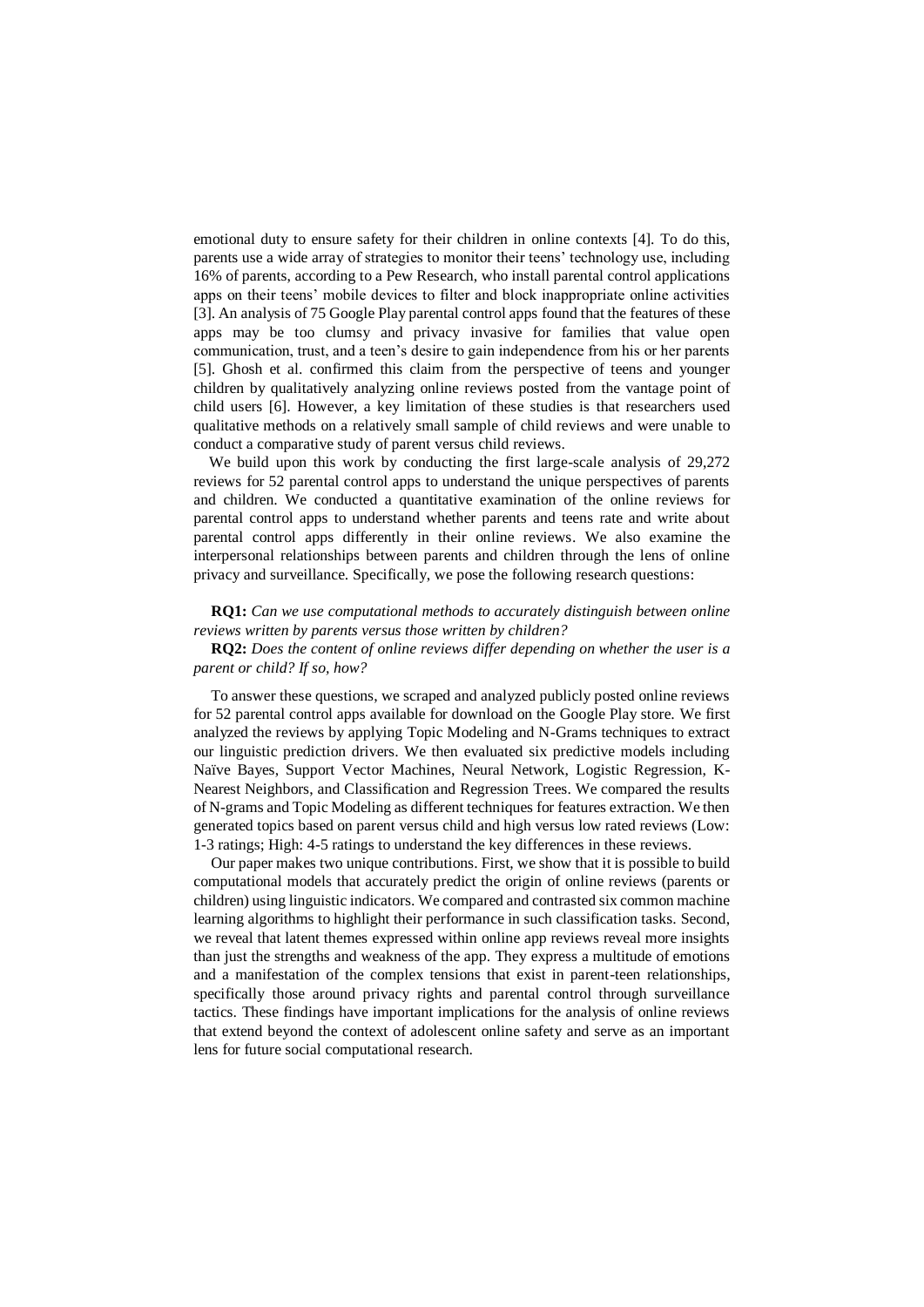# **2 Background**

#### **2.1 Teen Technology Use and Parental Relationships**

Technology use among teens and parental mediation have become an important research topic [7–12]. Yet, the majority of research in this space derives from the social sciences with little contribution from a social computational perspective. For instance, several researchers have conducted interview-based studies to highlight the tensions between parents and children when it comes to rule-setting and ensuring the online safety of youth [1, 13]. Others found that teens desire privacy as they are in the process of individuating and establishing their identities online [14, 15].

#### **2.2 "Practical Obscurity" versus "Parental Stalking"**

Teens are often forced to disclose personal information to their parents, as parents want more transparency into their teens' online activities for the purpose of ensuring their online safety [11]. Yet, according to privacy theories, everyone should have some level of authority to decide how their personal information is disclosed to others [16, 17]. Blackwell et al. studied how "practical obscurity" (i.e., the limited visibility) of mobile devices makes it harder for parents to know their children's online activities and, as a consequence, parents often misjudge the frequency and nature of their teens' technology use [1]. For instance, they under-estimate how often their teens use social media apps or even which apps their children use.

To increase access to their teens online mobile activities, parents can install parental control apps on the teens' smartphone that allow them to monitor and restrict various functions, including calls, text messaging, web browsing, and installations [18]. In general, parental control apps are a way for parents to control their children's behavior as a means to protect them, as opposed to helping teens self-regulate and protect themselves [5]. Recent research has shown that teens equate such parental control apps to a form of "parental stalking" [6]. Others have argued that these apps engender an incongruency with the core values (e.g., privacy, autonomy) important to different families and may negatively impact parent-teen relationships [19] and shown that the use of currently available apps was associated with children experiencing more (not fewer) online risks [20]. Human-Computer Interaction (HCI) researchers have recommended and conceptualized that more collaborative approaches be used to manage these tensions [6, 8, 21, 22].

#### **2.3 Online Reviews and Parental Control Apps**

Ghosh et al.'s qualitative analysis of online reviews for 37 parental control apps examined what children think about parental control apps' effectiveness and invasiveness [6]. They found that most children felt that the apps were excessively restrictive and privacy invasive. This previous work focused only on Google Play reviews posted by children. To our knowledge, online reviews have not been used yet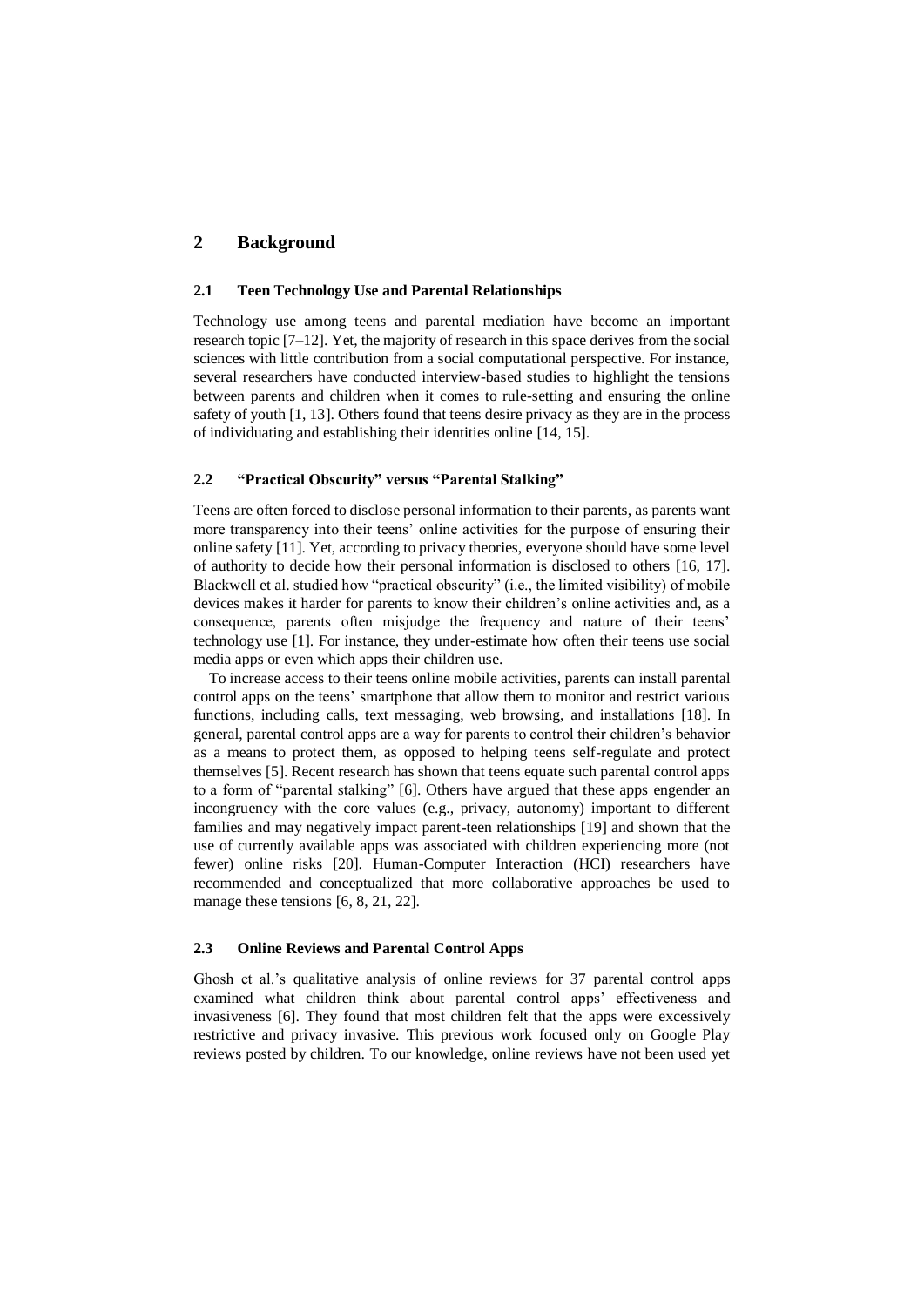to understand parents' perspectives on these apps, nor how they differ from the perspectives of the children. To fill this gap, we scraped 29,272 reviews for 52 parental control apps to conduct a social computational analysis that differentiates between parent and child reviews, as well as models the different themes expressed within these reviews.

Analyzing online reviews is valuable as they have been shown to effectively help make better products [30–32] and boost profits [33]. For example, Epstein et al. used online app reviews, a survey, and interviews to improve the design of menstrual apps for women [34]. Wang et al. created a framework for product recommendation by leveraging the power of online reviews [26]. In addition, user feedback was also used to understand reasons for disliking apps [35]. Analyzing online reviews is also a common approach among computational social science researchers [23–26] and is a newer approach used within intersectional fields, such as Human-Computer Interaction (HCI) and Natural Language Processing (NLP) [27–29].

# **3 Study Design**

App stores such as Google Play let users review their downloaded apps and assign a numerical rating (i.e. 1-5 stars). Users may highlight specific strengths and weaknesses of the app. Ratings for each app are then aggregated and displayed for the user to view. This data source captures different perspectives regarding aspects such as the app's functionality, benefits, and cost. These reviews can help developers overcome some of their flaws in the development process [30–32], as well as helping consumers make important decisions as to what apps will meet their needs as end users.

Below, we describe our approach to data collection, data cleaning, and analysis. Our methodology consisted of two phases: First, we applied machine learning techniques to identify different features and perspectives mentioned in the user reviews for both teens and parents, as well as the sentiments and opinions associated to these features. Second, we classified these reviews based on the extracted features. Table 1 shows all of the app used in the analysis. For each app reviewed contained more than one review, and the total number of reviews is included in the table as well.

## **3.1 Data Collection**

We scraped publicly available user reviews on Google Play using the app review downloading tool Heedzy<sup>1</sup>. Each review had the following attributes: 1) app name, 2) date, 3) user name, 4) review, and 5) rating. Ratings were numerical values (represented as a star) given by the user, ranging from  $1 =$  worst to  $5 =$  best. As shown in Table 1, a total of 29,272 user reviews for 52 apps were collected for this analysis. No users were involved in this study and IRB approval was not obtained. We excluded user names from the exemplar quotations shared in this paper to maintain anonymity.

 $\overline{a}$ 

<sup>1</sup> www.heedzy.com/feedback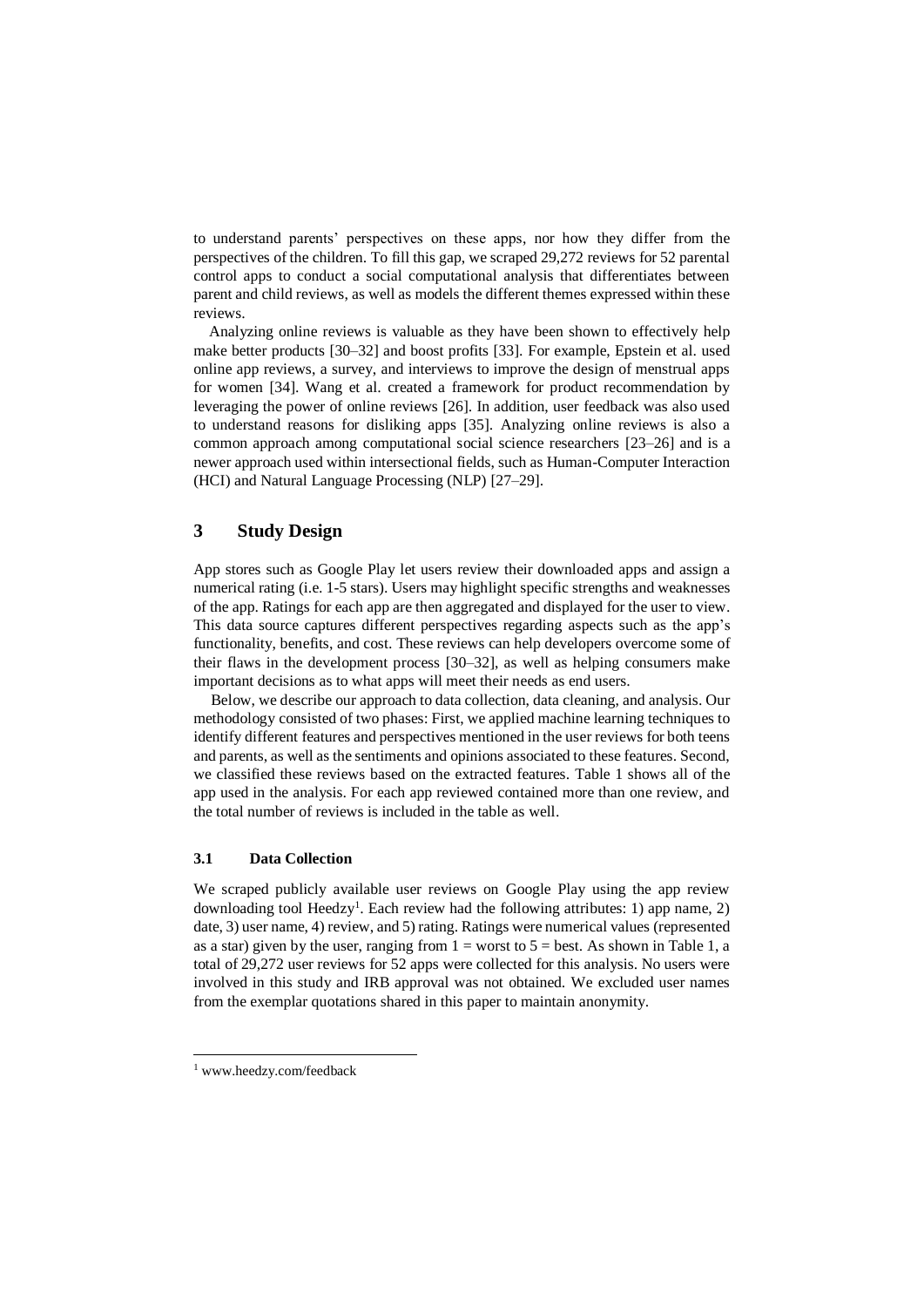| <b>App Name</b>                 | <b>Reviews</b> | <b>App Name</b>                  | <b>Review</b><br>S |
|---------------------------------|----------------|----------------------------------|--------------------|
| Bitdefender                     | 95             | Dashboard                        | 117                |
| Cerberus                        | 3000           | Board                            | 109                |
| Cybersafe                       | 9              | <i>iNetClean</i>                 | 16                 |
| <b>ESET</b>                     | 84             | Parental Control                 | 145                |
| SecureKids                      | 13             | Familoop                         | 38                 |
| Funamo                          | 555            | Launcher                         | 17                 |
| Kakatu                          | 114            | PhoneWatcher - Mobile<br>Tracker | 314                |
| KIDOZ.                          | 2113           | Oustodio                         | 996                |
| Kids Place                      | 3000           | Ranger Pro Safe Browser          | 42                 |
| Kidslox                         | 50             | Remote Control                   | 50                 |
| Kids Zone                       | 490            | ReThink - Stops<br>Cyberbullying | 121                |
| MamaBear                        | 465            | Safe Browser                     | 634                |
| McAfee                          | 312            | Safe Browsing                    | 222                |
| MMGuardian                      | 1060           | Screen Time Companion App        | 2935               |
| Mobicip                         | 413            | Screen Time                      | 3002               |
| Mobile Fence                    | 2103           | SecureTeen                       | 2605               |
| Net Nanny                       | 646            | Securkin                         | 9                  |
| Norton Family                   | 922            | ShieldMyTeen                     | 609                |
| NQ Family Guardian              | 198            | TeenSafe Child                   | 132                |
| Land of Kids                    | 23             | Trackidz                         | 52                 |
| Xooloo                          | 47             | SafeKiddo                        | 57                 |
| Web Blocker                     | 98             | TangTracker                      | 32                 |
| Mobile Security                 | 33             | <b>SURFIE</b>                    | 11                 |
| shieldMyTeen                    | 609            | Safe Kids                        | 3                  |
| Parental Control and<br>Locator | 3              | Privacy Camp                     | 3                  |
| <b>Block</b>                    | 6              | <b>Family Safety</b>             | 8                  |

**Table 1.** Summary of App Names and Number of Reviews used in the analysis

# **3.2 Data Preprocessing**

NLTK<sup>2</sup>, a third-party library for Python for natural language processing, was used to remove stop-words and frequently used words from each review. A MALLET list was used to identify stop words [36]. We followed an iterative process to remove frequently used words that would mislead our models by giving additional weight to specific keywords. Many of these words are common in the English language (e.g., "and",

 $\overline{a}$ 

<sup>2</sup> www.nltk.org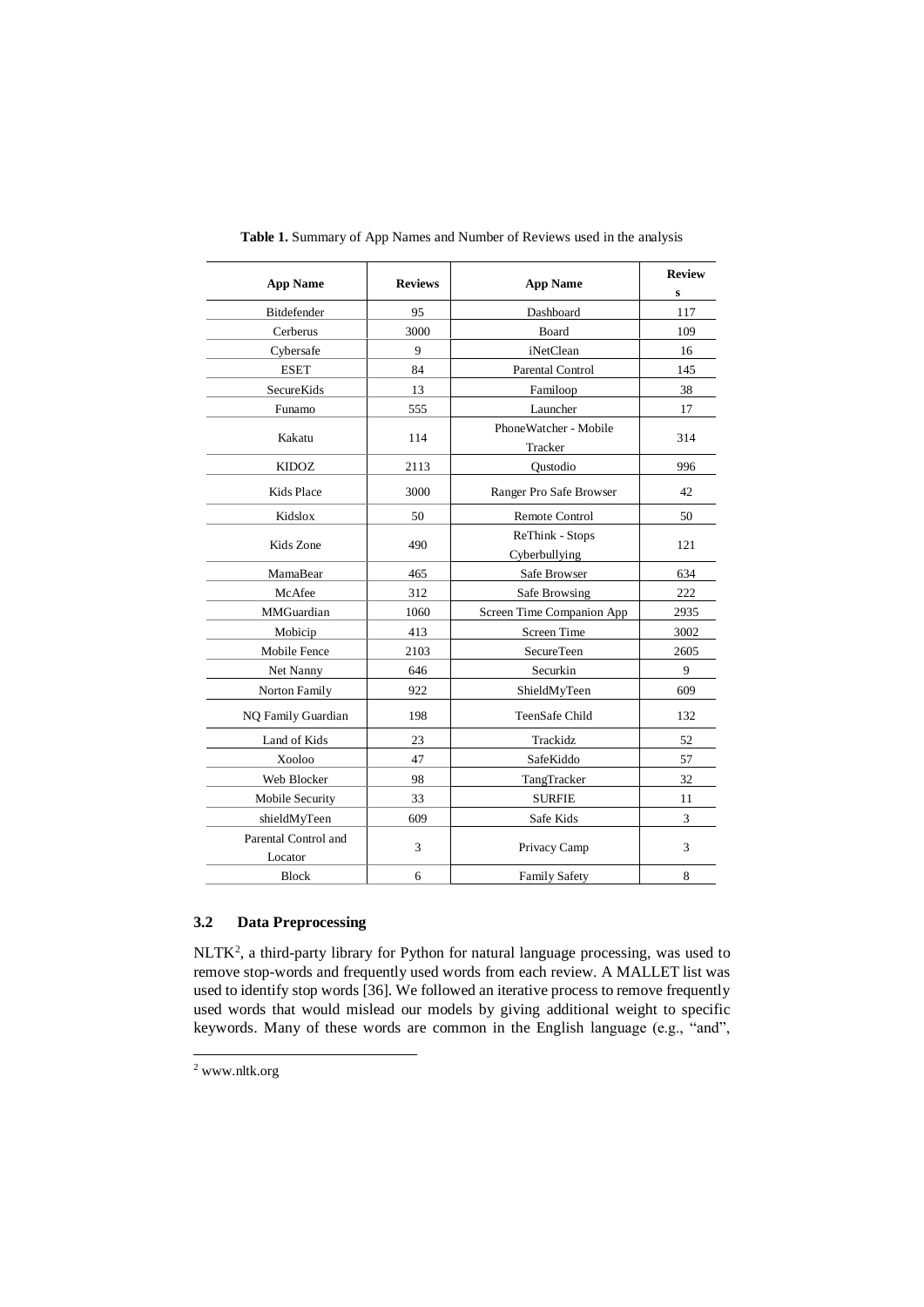"this", "is", "are"). We also removed words that appeared too frequently (e.g., "app," "please," and "fix"). We note that these words suggest that users often post reviews for developers to fix problems within the app, but otherwise, were irrelevant to this research.

# **3.3 RQ1: Classifying App Review Authors**

We employed a rule-based classification technique to extract rules for both parents and teens reviews based on research conducted by Ghosh et al. [6]. This helped in mapping the attributes of a review with a parents/teen label. A rule set consists of multiple rules  $R_s = \{R_1, R_2, \ldots, R_{1n}\}.$  For example, in teen reviews, attributes such as "my parents", "my mom", and "my dad" were identified. For parents, "my teen", "my son", and "my child" were key attributes. We used these rules to establish ground truth for classifying the authors of these reviews. After classification, we extracted different linguistic features for each group. These features can be represented as collections of words or a set of variables categorizing a specific context. [37]. We then added Term Frequency-Inverse Document Frequency (TF-IDF) vectorization to identify other important features that represent the parent and teen classes. These features served as predictors for the model to classify authors of app reviews.

## **3.4 RQ2: Understanding Themes in App Reviews**

We represented each review as a bag-of-words, using n-grams as features [38]. N-grams can capture groups of words in each review that may represent some patterns or important features. Relevant examples of useful 2-grams include "keep track", "sucks worst", and "parents allow." This enabled us to build a text corpus to test against the full dataset for extracting latent themes. We tested this corpus against six common machine learning algorithms. Table 2-3 show the performance accuracy for both Ngrams and Topic Modeling, the mean absolute error, as well as a comparison of the confusion matrices for each of the 5 classifiers.

| <b>Algorithm</b>                                     |           | <b>Accuracy</b> | <b>Mean Absolute</b><br><b>Error</b> |      |
|------------------------------------------------------|-----------|-----------------|--------------------------------------|------|
|                                                      | <b>NG</b> | TМ              | NG.                                  | TМ   |
| <b>Logistic Regression</b>                           | 0.73      | 0.59            | 0.48                                 | 1.08 |
| <b>K-Nearest Neighbors</b>                           | 0.67      | 0.57            | 0.74                                 | 1.08 |
| <b>Classification and</b><br><b>Regression Trees</b> | 0.64      | 0.52            | 0.70                                 | 1.51 |
| <b>Naive Baves</b>                                   | 0.73      | 0.53            | 0.51                                 | 1.33 |
| <b>Support Vector Machines</b>                       | 0.53      | 0.53            | 1.35                                 | 1.32 |
| <b>Neural Network</b>                                | 0.68      | 0.63            | 0.58                                 | 0.93 |

**Table 2.** Performance accuracy of N-grams and topic modeling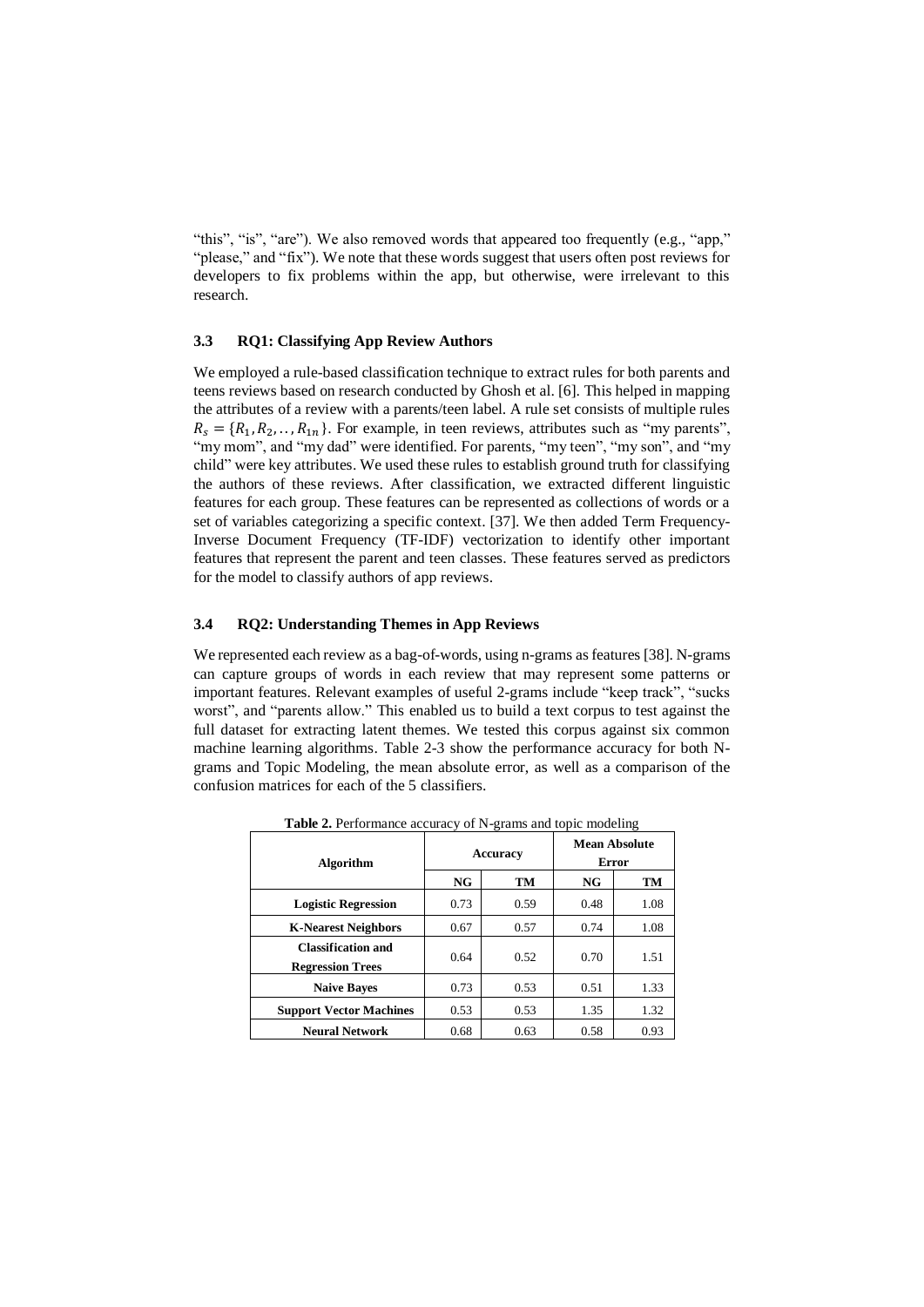|                                                      | <b>Precision</b> |      | <b>Recall</b> |      | F1 - Score |      |
|------------------------------------------------------|------------------|------|---------------|------|------------|------|
| Algorithm                                            | NG               | TM   | NG            | TМ   | NG         | TM   |
| <b>Logistic Regression</b>                           | 0.69             | 0.45 | 0.73          | 0.59 | 0.70       | 0.48 |
| <b>K-Nearest Neighbors</b>                           | 0.59             | 0.51 | 0.67          | 0.57 | 0.61       | 0.53 |
| <b>Classification and</b><br><b>Regression Trees</b> | 0.61             | 0.50 | 0.64          | 0.52 | 0.63       | 0.50 |
| <b>Naive Baves</b>                                   | 0.66             | 0.28 | 0.73          | 0.53 | 0.68       | 0.37 |
| <b>Support Vector Machines</b>                       | 0.53             | 0.51 | 0.53          | 0.53 | 0.37       | 0.37 |
| <b>Neural Network</b>                                | 0.67             | 0.49 | 0.68          | 0.63 | 0.67       | 0.54 |

**Table 3.** Comparison of confusion matrix results

Next, we used topic modeling, specifically the latent Dirichlet allocation algorithm (LDA) via MALLET, to extract the hidden semantic structure for both parent and teen reviews [39]. Topics are collections of word tokens which represent the context of the analyzed text. MALLET identifies the most relevant topic for each review by converting collection of text to features.

The LDA algorithm is a generative statistical model often applied to discrete data such as text corpora and is used to categorize texts from a document to a specific category. Textual features are then transformed into numerical representations that can be processed efficiently. HCI research has increasingly begun use of topic models [40– 42] to explore and make sense of large-scale text data in conjunction with qualitative inferences from topic models, particularly from online communities. This allows us to understand what influences how parents and teens administer a given rating. We used a common convention of selecting the number of topics that represent 80% of the overall variance to set the number of topics for each group [42] [5]. Tables 4-7 show the extracted topics with respect to the followings:

- (1) An exploratory analysis for both parent and child as well as apps rating, Table 4-6.
- (2) Parent versus child and high versus low rated reviews (Low: 1-3 ratings; High: 4-5) to understand the key differences in these reviews, Table 7.

## **4 Results**

#### **4.1 Examining Apps Reviews by Ratings**

Initially, we did an exploratory analysis across three groups of reviews irrespective of if the review was posted by a parent or child. To do so, we classified the extracted reviews into three groups according to their rating. Our team interpreted the results qualitatively based on table topic models. The first group of ratings consists of reviews with rating 1 and 2. The second group consists of reviews with rating 3 and 4. The third group consists of reviews with rating 5.

The groups provided insights into the relationship between apps rating ranges and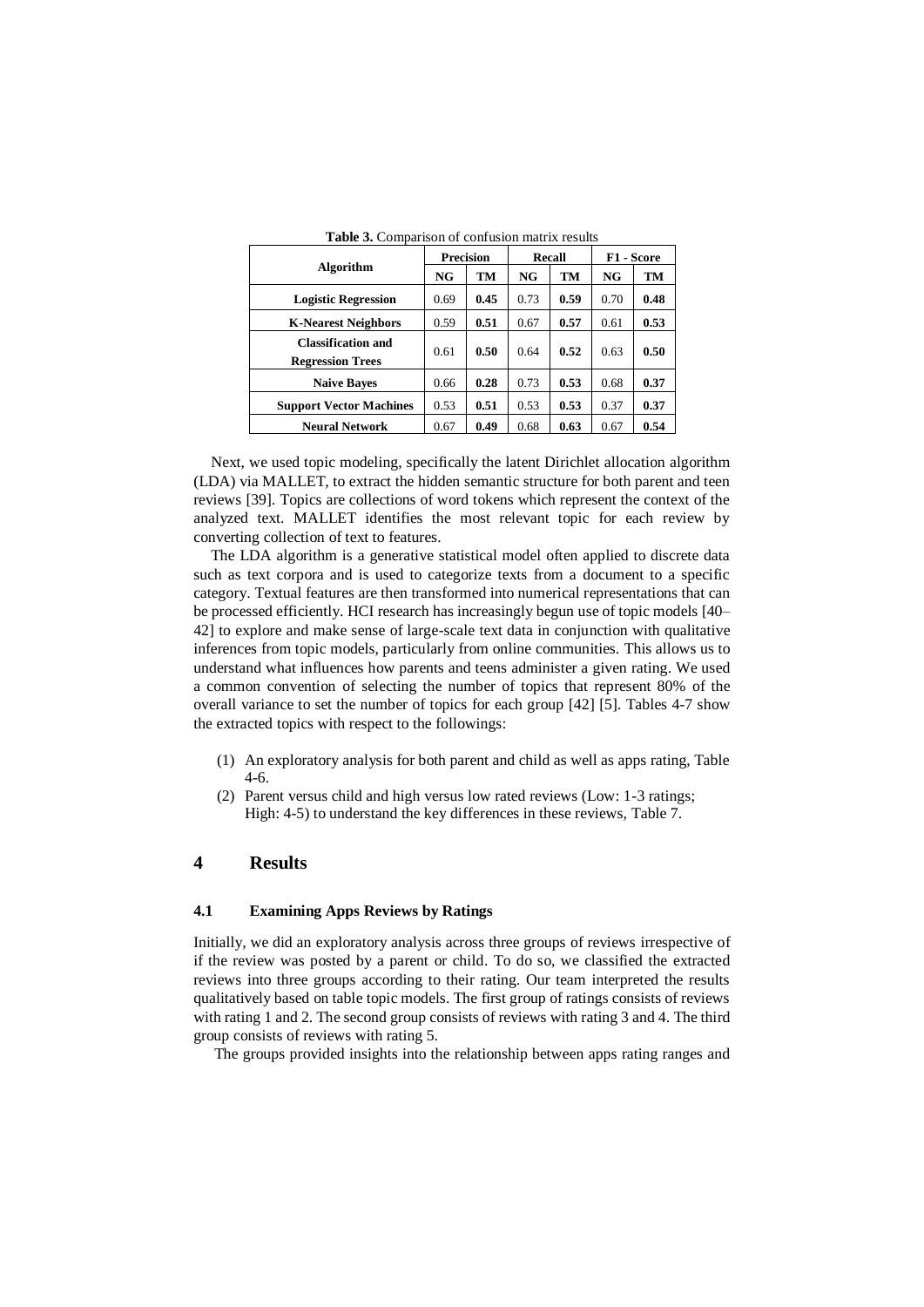the extracted topics. Tables 4-6 outline relevant topics for each category. For instance, Table 4 and 5, which represent reviews with high and medium ratings, reflect some satisfactions with the apps by both teens and parent, along with suggestions for improvements. These include payment issues, user interface, installations and blocking issues. Table 6 shows the first group, which represents the majority of reviews - 8742 - and has the range of occurrences between 436 and 1453.

These topics were mainly reflecting users' dissatisfactions with several apps' features including license, upgrading, installations as well as some compatibility issues. For example, some of the extracted topics may reflect functionality issues as in Topic 2, Topic 3, and Topic 4. Other topics may reflect dissatisfaction with the apps due to other reasons mentioned earlier as in Topics 4-10. Additionally, the reported topics show that there is a relationship between apps with low rating scores and the review themes. For instance, Topic 3 may explain some concerns regarding apps setting or security.

| ID | Topic                                                               | <b>Occurrence</b> |
|----|---------------------------------------------------------------------|-------------------|
| 1  | play kid google found pretty turn block                             | 263               |
| 2  | browser monitor internet mode safe text<br>content sites            | 338               |
| 3  | device settings password stars working<br>uninstall issue blocking  | 395               |
| 4  | kids add option make feature works<br>nice pay problem              | 457               |
| 5  | screen love son year day home button<br>times                       | 489               |
| 6  | time control set tablet parents limit<br>children parental          | 490               |
| 7  | good daughter update games location<br>days show awesome            | 559               |
| 8  | free works web phones find stars<br>website trial                   | 650               |
| 9  | great work features easy android<br>version track install service   | 745               |
| 10 | phone child access kids lock back<br>blocked things usage installed | 808               |

**Table 4.** Topics on high rating apps reviews

**Table 5.** Topics on medium rating apps reviews

| m | <b>Topic</b>                                                                  | Occurrence |
|---|-------------------------------------------------------------------------------|------------|
|   | year free worth make download<br>pay blocked trial                            | 589        |
|   | access device android installed lock<br>block put feature monitoring          | 815        |
| 3 | kids play games phones things bad<br>hate worry tool                          | 1071       |
|   | love parent son kids great usage<br>limits tablet helps                       | 1063       |
|   | parents children easy control<br>monitor safe parental internet online<br>web | 1589       |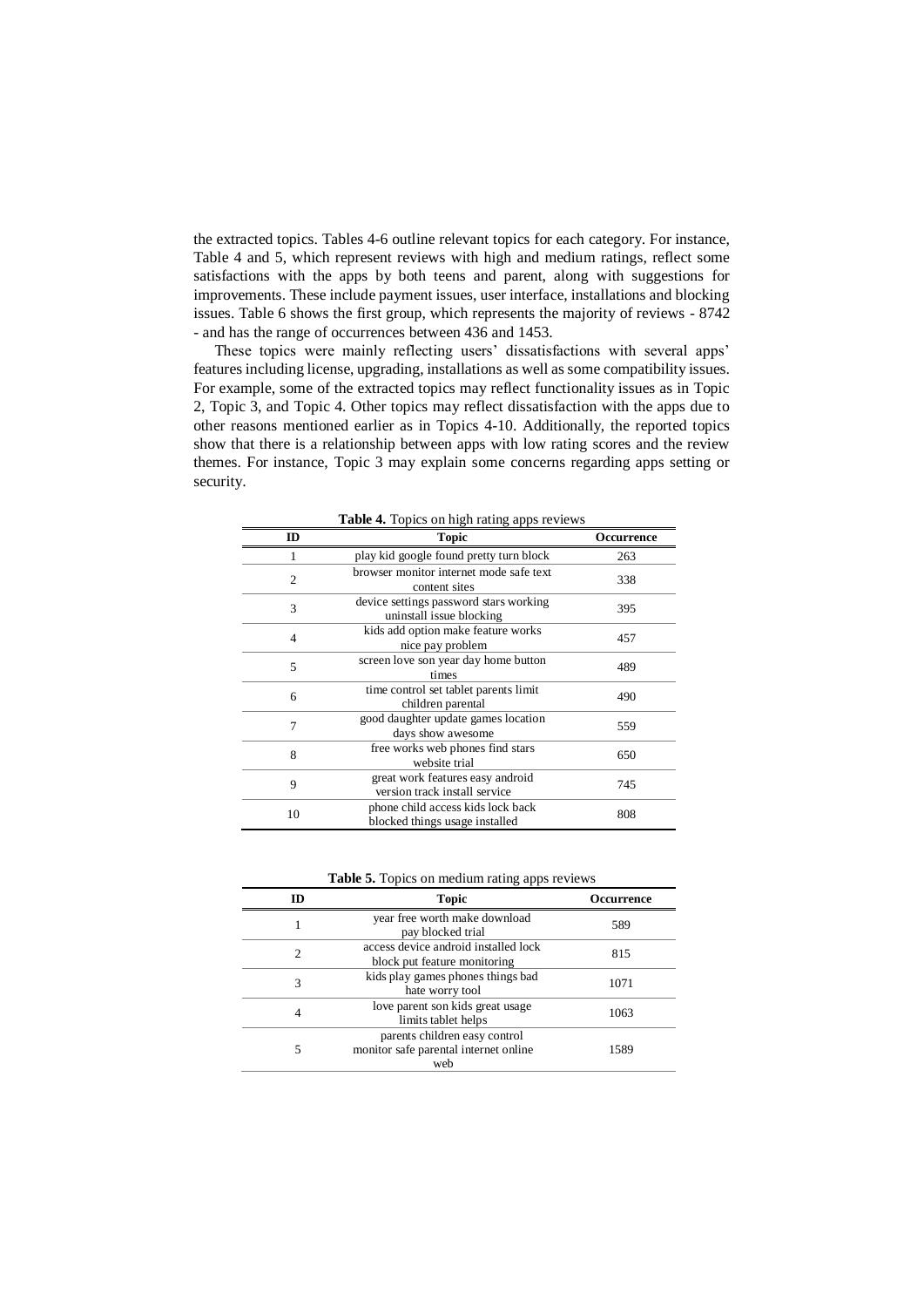| m | <b>Topic</b>                                                          | <b>Occurrence</b> |
|---|-----------------------------------------------------------------------|-------------------|
| 6 | time screen set limit tablets tablet<br>day chores tasks school       | 1794              |
|   | control devices recommend highly<br>found amazing reviews lot         | 1559              |
| 8 | phone child daughter track mind<br>content thing peace location block | 2042              |
| 9 | great good works features work job<br>happy nice needed               | 2479              |
|   | kid settings back perfect awesome<br>home life mobile                 | 2315              |

**ID Topic Occurrence** 1 tablet great update son working support year internet <sup>436</sup> 2 child block access sites lock parent blocks porn 534 3 work uninstall stupid works deactivate nstain stupid works deach value 654 4 settings screen browser mode android s screen browser mode android<br>open home website 811 5 kids hate parents bad install version e parents bad install version<br>
control games 6 good back times uninstalled buy change delete star location 721 7 play google download give features people stars sucks 974 time device password account set waste

phone won kid thing daughter locked

10 lifetime free license pay money email

devices reset found problem 1010<br>devices reset found problem

longer call and the same call the same call and the same call and  $1408$ 

e free license pay money email<br>make trust trial years 1453

**Table 6.** Topics on low rating apps reviews

## **4.2 Distinguishing between Parent versus Child Reviews**

8

9

To address RQ1, we ran three different classifiers on the data set to determine which worked best to classify parent and teen reviews. Table 2 shows the results of Naïve Bayes (NB), Support Vector Machines (SVM), and Neural Network (NN) to predict whether a review was entered by a teen or parent. Based on the extracted N-Grams features, the output depended upon whether or not the model estimated the right class (parent or teen). There were 10 reviews and each review were associated with the top three topics. The scores represent the weight these topics have within each review, so they can be used later on to build our models. To train our proposed models, we used 80% of the dataset for training and 20% for testing on 29,272 reviews, and we reported the results on 10-fold cross validation. We analyzed the results from the accuracy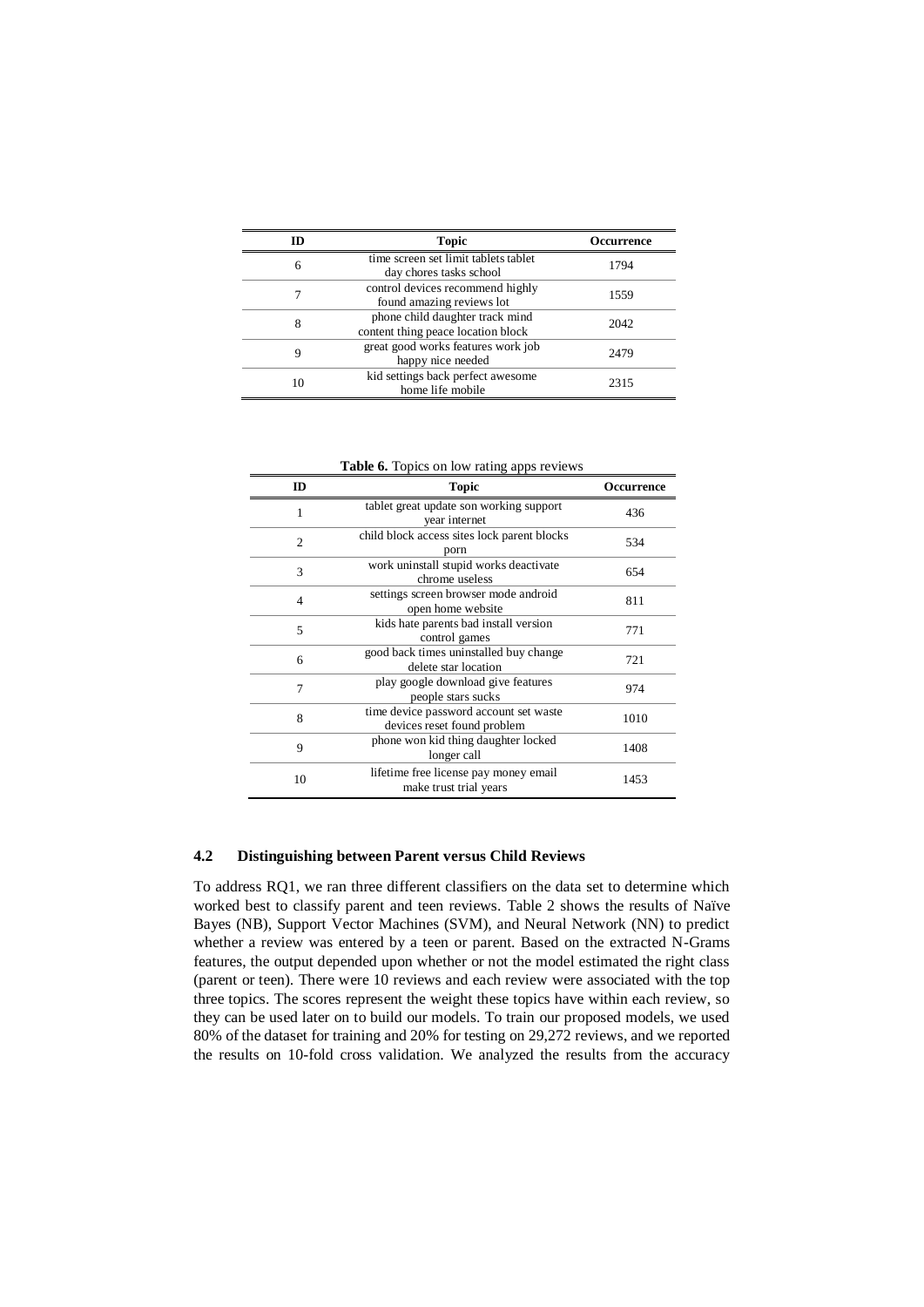measure for each classifier. Naïve Bayes (NB) produced the highest score having correctly classified 75% of the reviews. The Support Vector Machines (SVM), which has been described as an outstanding classifier in the context of text classification, achieved a 72% accuracy measure [43–45]. Neural Network (NN) produced the worst results with an accuracy measure score of 69%.

The reported findings illustrate that the extracted features by N-Grams technique contributed in identifying parents' reviews from child reviews. From our analyses, parents' reviews were associated with concerns including functionality issues, suggestions for improvement and cost issues. Some of these features include "monitors usage including", "google play doesn't", "support unable", and "app reason rooted."

Child reviews were mostly expressing frustration toward their parents. For instance, some of the extracted features for teens include negative sentiments regarding the parental control apps installed on their devices explicitly mentioned their parent or parents. Examples include "even stupid parents", "people creating disgusting", "hate parents", and "dislike dad put."

The coherence of our analysis shows how well the extracted features by N-Grams can be contributed to improving the performance of the proposed models. In other words, parents and teens features may have shared a common theme within each group which led to the increasing of the models' performance accuracy. Additionally, reviews written by either group may reveal that concerns are centered around specific type of issues. A more thorough research of parental control apps can provide an array of clues to providing future strategies for apps designers.

Our findings show that the both models, (NB) and (LR), substantially outperformed the other models. This finding confirmed previous studies' conclusions that NB is an outstanding classifier in text classifications [45]. K-Nearest Neighbors (KNN) and Neural Network (NN) scored 63% and 68%, respectively. Support Vector Machines (SVM) and Classification and Regression Trees (CART) produced the lowest performance in accuracy scoring 53% and 64%, respectively.

On the contrary, we observe low accuracy measure on topic modeling results co pared to N-Grams results. For instance, LR and NN scored 59% and 63%, the highest performance with higher MAE 1.08 and 0.93, respectively. A discrepancy between the calculated performance for N-Grams (NG) and Topic modeling (TB) can be explained by the text length where classifiers tend to perform better on shorter text. KNN scored 57% on accuracy for both techniques. NN and LR scored the highest a curacy for Topic modeling. KNN produced 57% in accuracy compared to lower accuracy when it is applied on N-Grams. Finally, CART, SVM, and NB produced the worst accuracy with low variance among each other, 52% and 53%. This finding confirms previous research findings that Naïve Bayes is very sensitive to the dataset [43].

Table 3 shows Precision, recall, and F-measure of each proposed classifier. We compared the results when using N-grams and Topic Modeling as different techniques for features extraction. As explained earlier, N-Grams produce short text containing 2- 3 words. In contrast, topic modeling produces different topics where each topic consists of several words. We experienced a high discrepancy between the two results produced by N-gram and topic modeling. In N-Grams, we achieved the highest precision of 69% and highest recall for LR. NN achieved the second highest precision 67% and 68% in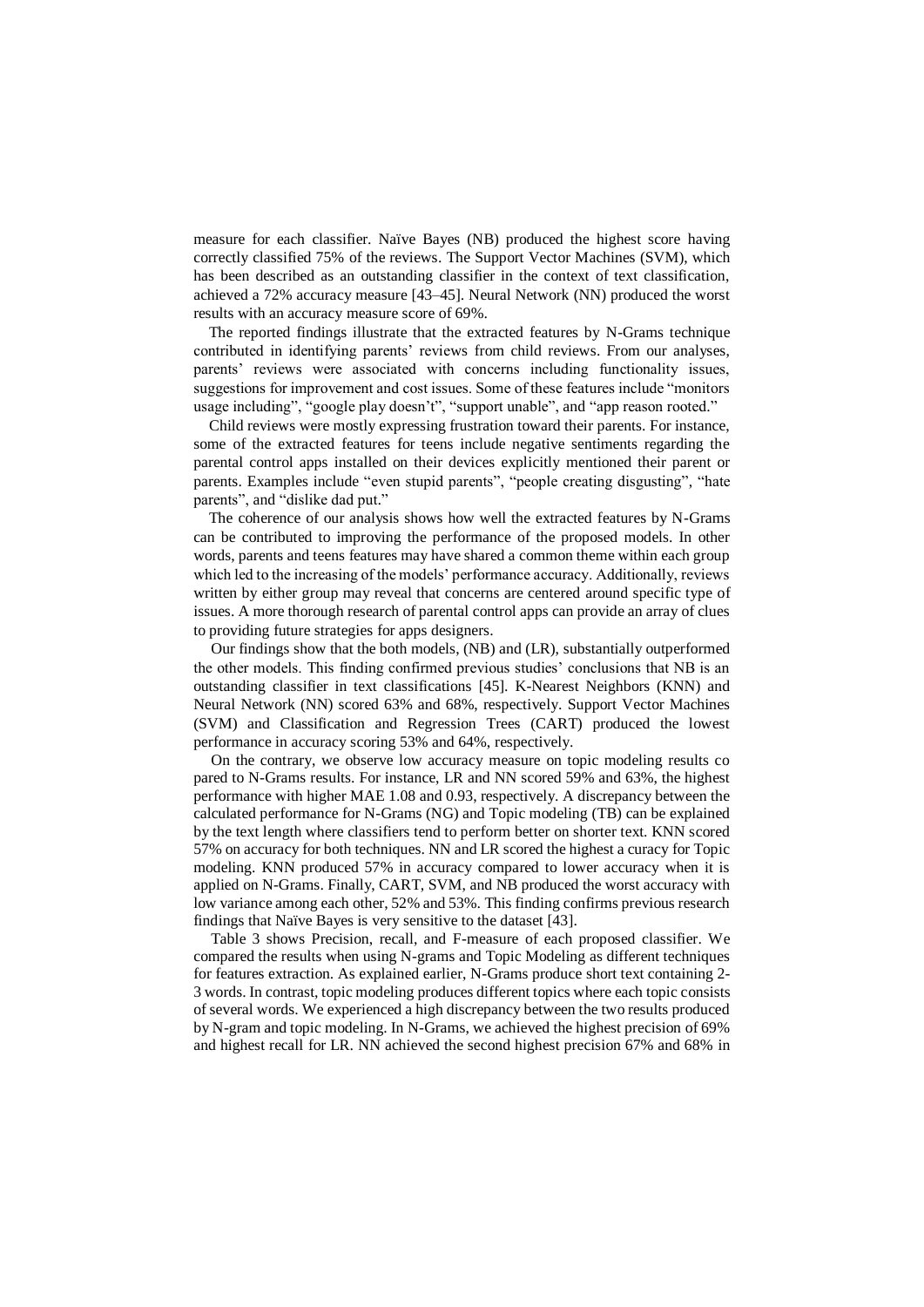recall. NB performed 66% and 73% in precision and recall. Finally, KNN, CART, and SVM range between 53% and 61% for Precision and between 53% and 57% for recall.

Our N-Grams classifiers performance seems promising given the experienced limitation in the extracted reviews. For instance, teens' reviews tend to be very short compare to parents' reviews which can be hard for classifiers to identify the correct pattern. Additionally, some apps had a larger number of reviews compared to others. Consequently, high variance can be achieved within the dataset which can diminish the classification accuracy. The other category was performed on topic modeling achieved the range between 45% and 59% for precision and recall in the following classifiers: LR, KNN, CART, and SVM. NB reported the lowest precision 28%. Finally, we investigated the misclassification issues in the topic modeling analysis and found that the variability of the used vocabulary by different users can be a significant factor in achieving lower scores in precision and recall. This finding of the low precision and recall in topic modeling is consistent with previous study [46].

#### **4.3 Contrasting Parent versus Child Reviews**

To understand the different themes expressed in the reviews by parents and teens (RQ2), we compared the results of N-grams and Topic Modeling as different techniques for features extraction. As shown in Table 7, we then generated topics based on parent versus child and high versus low rated reviews (Low: 1-3 ratings; High: 4-5) to understand the key differences in these reviews.

Latent themes emerged from the data to reveal differences between parent and child reviews. The topics demonstrated a relationship between apps rating scores and the review themes for both parents and children.

High parental ratings accounted for 54% of reviews. Parent reviews tended to range from one complete sentence to more than 5 sentences. Positive reviews focused on the app's ability to protect the online safety of their child. For instance, one positive review explained, "*I can monitor everything my son does.*" Low parental ratings accounted for 17% of reviews. Negative reviews were associated with concerns such as functionality, installation, licensing, and cost. In one example, the parent wrote, "Keeps crashing after update making my phone unusable because it takes forever to get the program to close and you are locked out of everything."

In contrast, child reviews tended to be short sentence fragments emoting anger and frustration towards their parent. High child ratings represented only 5% of reviews. The few positive reviews from children showed that they appreciate some of the app's features. For instance, one child explained, *"I'm 9…with kid search it has kid friendly things that work for my age! Keep up!."* These reviews also suggested that some children understood their parents' concerns regarding their safety and the negative effects of technology overuse. Keywords such as *"safe, help, addicted"* appeared in several topics. Low child ratings comprised 24% of the reviews and included emotional charged words, such as *"Hate it,*" "*F you,*" *"sucks," "stupid," "dumb,"* and *"bad."* Topics in this group often reflected a child's frustration regarding privacy violations by their parents and limits on their freedom.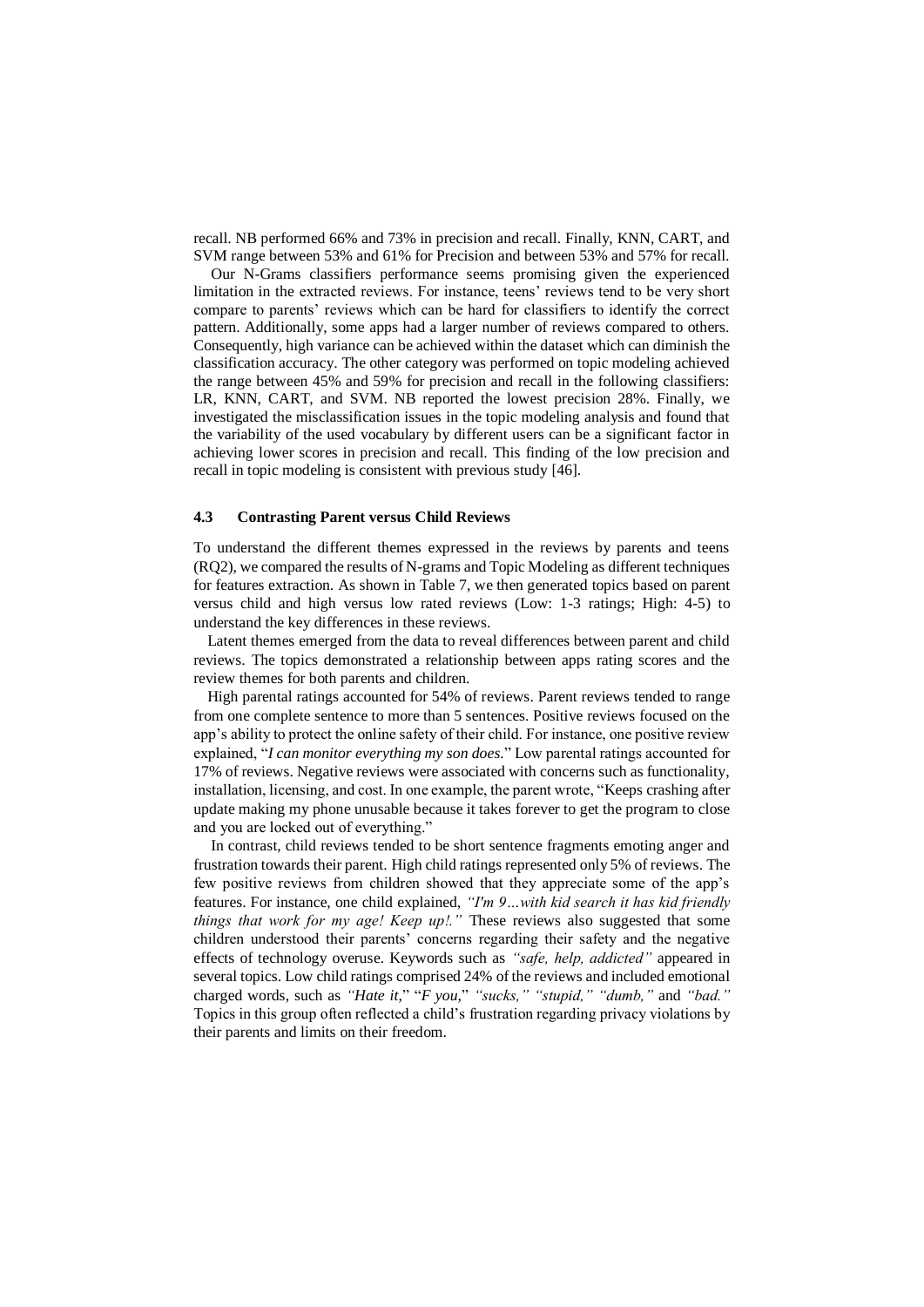|                              | Table 7. Parent and child topics under high and low app rating. |     |                                            |  |  |  |
|------------------------------|-----------------------------------------------------------------|-----|--------------------------------------------|--|--|--|
| <b>Parents: High Ratings</b> |                                                                 |     | <b>Child: High Ratings</b>                 |  |  |  |
| 1.                           | Phone, app, games, chores, times, earn,                         | 1.  | Works, hate, screen, games, day, year,     |  |  |  |
|                              | daughters, knowing, downloaded,                                 |     | bad, isn, website, sad                     |  |  |  |
|                              | amount                                                          | 2.  | Dad, installed, things, doesn, happy,      |  |  |  |
| 2.                           | Time, limit, usage, tasks, limits, helps,                       |     | im, date, helps, lol, block,               |  |  |  |
|                              | track, extra, helped, helpful                                   | 3.  | App, recommend, lot, homework, likes,      |  |  |  |
| 3.                           | Apps, access, devices, give, year, lock,                        |     | mind, step, <b>helped</b> , likes, heck,   |  |  |  |
|                              | tablets, web, content, ability                                  |     | understand                                 |  |  |  |
| 4.                           | Daughter, good, works, found, free,                             | 4.  | Tablet, play, limit, make, playing, life   |  |  |  |
|                              | home, find, check, perfect                                      |     | brother, glad, delete, quot                |  |  |  |
| 5.                           | Son, tablet, app, love, mind, online,                           | 5.  | Love, kids, years, kid, device, find, teen |  |  |  |
|                              | settings, manage, peace, keeping                                |     | nice, downloaded, control,                 |  |  |  |
| 6.                           | Phone, child, safe, play, don, things,                          | 6.  | Phone, kid, stop, thing, found, hope,      |  |  |  |
|                              | children, block, phones, worry                                  |     | won, addicted, cousin, face                |  |  |  |
| 7.                           | App, children, internet, recommend,                             | 7.  | Good, mom, great, loves, apps, spend       |  |  |  |
|                              | highly, activity, problem, happy, add,                          |     | dang, fix, world, back                     |  |  |  |
|                              | service                                                         | 8.  | Parents, don, put, pretty, settings,       |  |  |  |
| 8.                           | App, child, great, parents, parent,                             |     | usage, didn, airplane, setting, review     |  |  |  |
|                              | device, features, feel, android, protect                        | 9.  | Time, safe, made, hour, track, mobile,     |  |  |  |
| 9.                           | Control, monitor, easy, great, work,                            |     | control, change, manage, tab               |  |  |  |
|                              | make, installed, parental, feature, love                        | 10. | App, child, work, password, deleted,       |  |  |  |
| 10.                          | Kids, screen, set, ve, day, school, long,                       |     | give, blocked, mad, hey, feature           |  |  |  |
|                              | hours, back, put                                                |     |                                            |  |  |  |
|                              | <b>Parents: Low Ratings</b>                                     |     | <b>Child: Low Ratings</b>                  |  |  |  |
| 1.                           | Time, son, good, day, useless, hours,                           | 1.  | Parents, don, sucks, people, school,       |  |  |  |
|                              | password, application, change, show                             |     | friends, makes, anymore, youtube, talk     |  |  |  |
| 2.                           | App, doesn, games, parent, mode, buy,                           | 2.  | Life, child, privacy, thing, children,     |  |  |  |
|                              | allowed, blocking, sites, kid                                   |     | feel, hour, parent, app, text              |  |  |  |
| 3.                           | Child, great, blocked, home, place,                             | 3.  | Hate, download, stuff, horrible,           |  |  |  |
|                              | open, site, videos, button, received                            |     | person, net, wont, great, forever, times   |  |  |  |
| 4.                           | Device, uninstall, times, back, google,                         | 4.  | Kids, apps, blocked, good, control,        |  |  |  |
|                              | trial, don, message, log, find                                  |     | screen, freedom, block, things, stop       |  |  |  |
| 5.                           | App, update, working, free, data, year,                         | 5.  | Time, dad, stupid, doesn, made,            |  |  |  |
|                              | features, school, monitoring, stopped                           |     | uninstall, work, worst, easy, game         |  |  |  |
| 6.                           | Son, work, location, give, settings,                            | 6.  | Phone, put, parents, day, hours,           |  |  |  |
|                              | days, norton, pay, android ll                                   |     | making, gonna, dumb, unlock, set           |  |  |  |
| 7.                           | Apps, tablet, works, won, screen,                               | 7.  | App, quot, trust, play, install, dont,     |  |  |  |
|                              | control, play, account, phones, fix                             |     | delete, lot, teen, ve                      |  |  |  |
| 8.                           | Children, access, installed, kids, block,                       | 8.  | Kid, tablet, im, games, won, make, bad,    |  |  |  |
|                              | worked, monitor, stars, make, problem                           |     | downloaded fix, internet                   |  |  |  |
| 9.                           | Phone, put, don, locked, service, call,                         | 9.  | Mom, device, settings, blocks, google,     |  |  |  |
|                              | thing, email, long, issue                                       |     | mode, safe, watch, teens, volume           |  |  |  |
| 10.                          | Daughter, quot, set, lock, support, ve,                         | 10. | App, password, installed, kid, give,       |  |  |  |
|                              | version, paid, didn, samsung                                    |     | minutes, didn, star, stalking, back        |  |  |  |

These quotes highlight how teens are not satisfied with the apps being installed on their devices. On the other hand, parents expressed satisfaction or positive feedback. For instance, *"*safe online remote*"* and *"*Good app children*"* may explain a positive experience with an app's features. Table 4 contains examples of the extracted topics using LDA for common parent and teen topics from high and low rating reviews.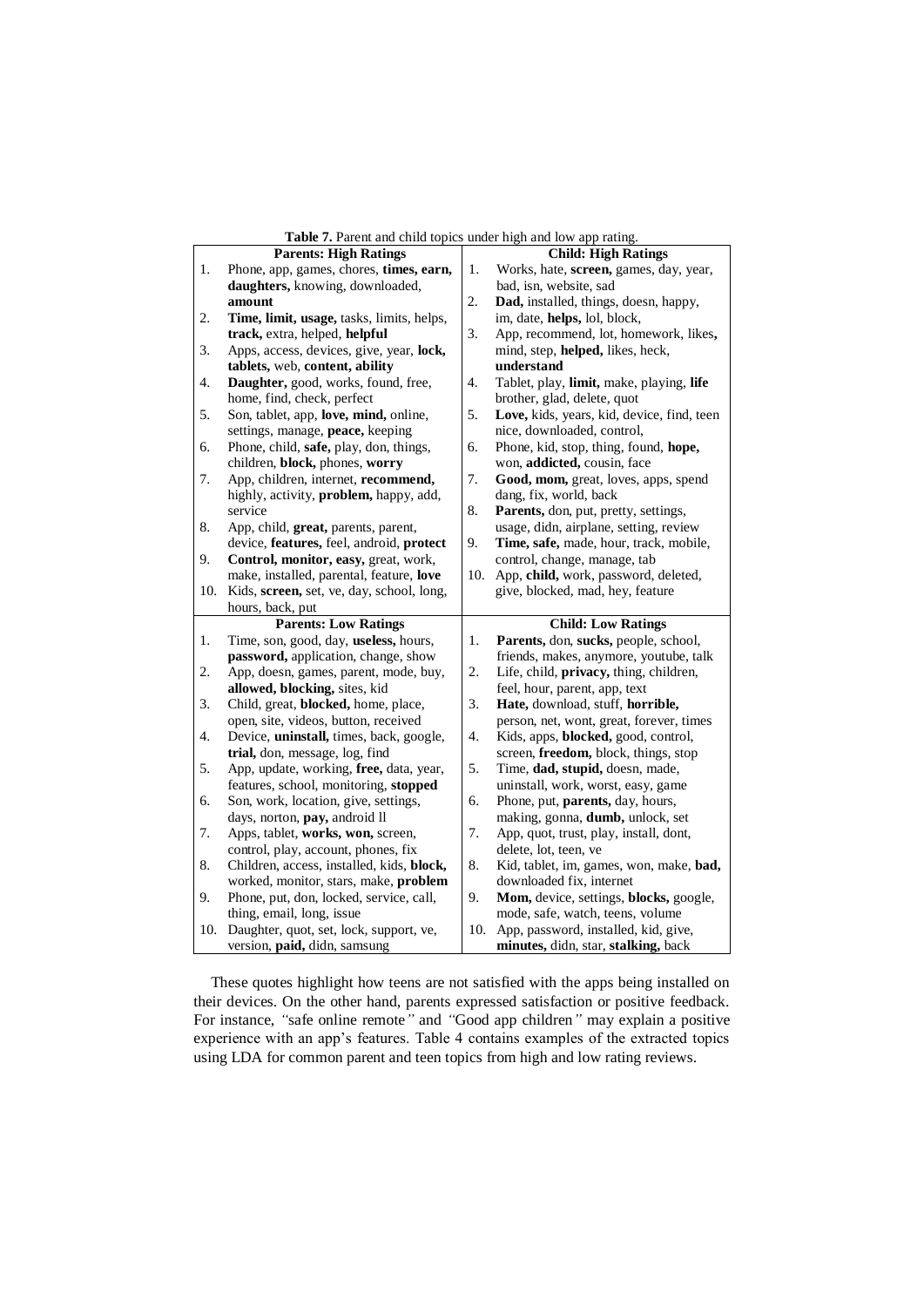# **5 Discussion**

#### **5.1 Parents and Children Write Reviews in Different Ways**

Our analysis addresses the parent and teen communities' perspectives on parental control app reviews which range from enjoyment and satisfaction to sadness and displeasure. Parents reviews are largely found to be long and complete, varying in the range of one complete sentence to more than five sentences. For instance, one complete sentence may explain an app's feature, "I can monitor everything my son does." Complete reviews of an app with a 5-star may highlight elements that the developer has designed well, for instance:

*"I can now let my son uses my phone without worrying if he is going to get into something he shouldn't! I also love how easy the app was to set up! I cannot recommend this highly enough for anyone that has children or works around children." – Parent, Parental Control by Familoop, 2016*

This parent praised the apps ability to alleviate their worries about what their son was looking at on his phone. Furthermore, it indicates that the app was easy to set up. The parent is happy with the effectiveness of the app and its initial usability. Thus, effectiveness and ease of use are elements that will engender a positive experience in parents and should be noted by developers.

Parental reviews with a 1-star rating often remark on their dissatisfaction with the app. These types of reviews tend to be longer given that the parent may want to justify their rating, for example:

*"I have had sooooooo many issues with this application! It has week days/ends mixed up, the timer doesn't work properly with games, it's a day behind in its reporting, etc. Those issues I have come to live with because at least it blocks inappropriate apps. NOPE! The last straw was when I found out today that my son has FULL access to the Internet even though I have it all blocked with this app. I'm talking FULL ACCESS! PORN GALORE! Do NOT trust this application!" – Parent, ESET Parental Control, 2016*

This example demonstrates the types of frustrations a parent may have using parental control apps. Simple UI elements like the calendar and timers are misfunctioning. This may be indicative of two scenarios. In one, the app developer lacked adequate quality controls and shipped a product that is malfunctioning. In the other, the apps usability may not be intuitive or learnable enough for parents of various technological backgrounds. Distinguishing between parent and teen reviews may help inform developers on how to design effective UI elements for both parent and teen users. New designs can then be user tested by parents and teens separately to ensure that the needs of both user groups are being met.

While these reviews suggest that parents are eager to share their positive and negative experiences, they tend to not share their teens frustration or displeasure.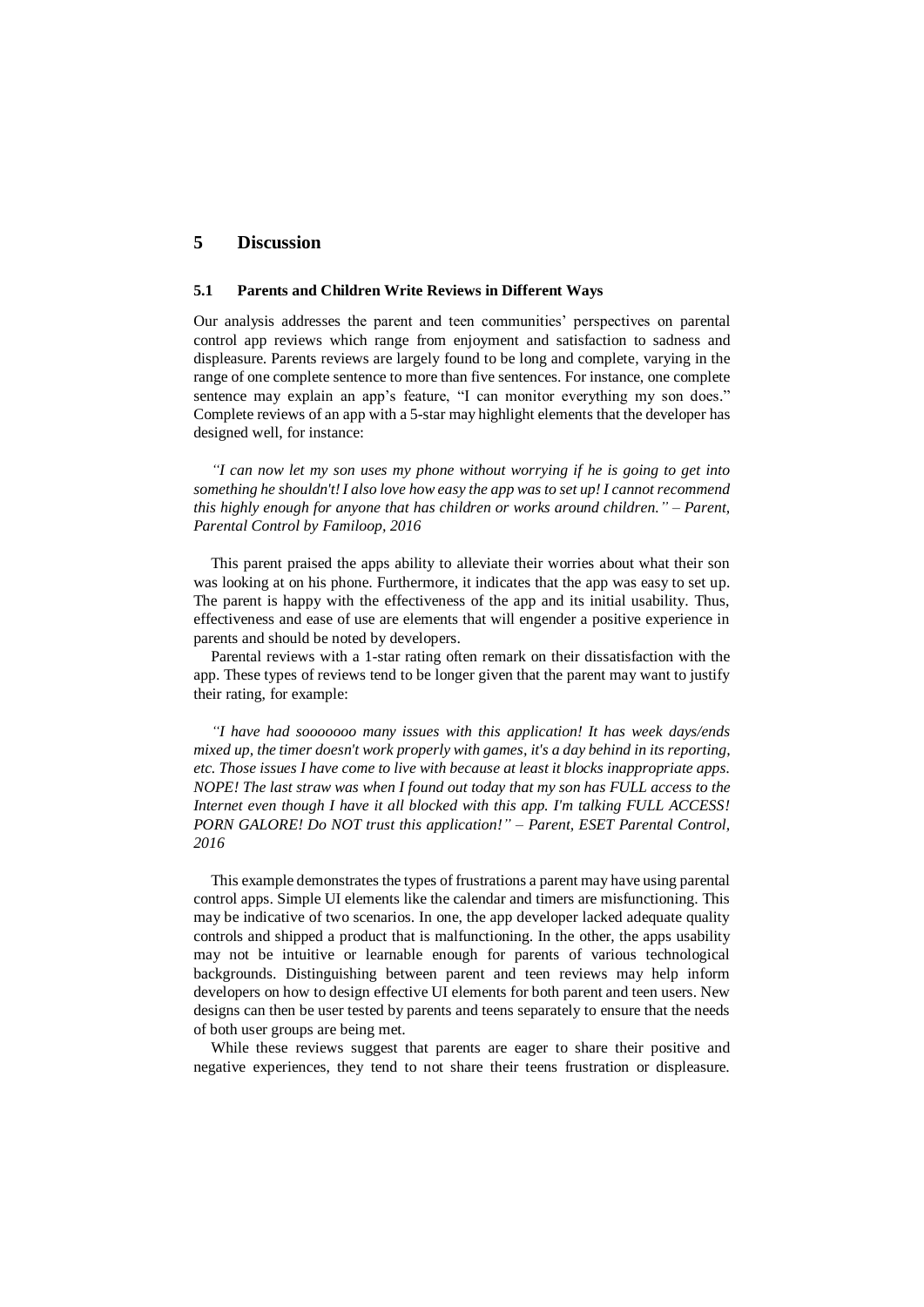Positive reviews by teens accounted for only 5% of the total reviews, compared to 54% by parents. This suggests that teens are having fewer positive experiences with the parental control apps. Indeed, teen reviews often feature expressions of anger related to restrictive features. Some examples include short descriptions such as "Hate it", "F you", and "Cuz I am child". However, teens also admit that control apps can be helpful, but some features should be improved:

*"I am a kid. I used to be on my phone all the time but this app got me up and out. Now though, it glitches and says I've been on my phone for 11 hours when I only play on it on the bus, which is an hour max. It also doesn't let me respond to texts when time is used up. I also cannot get on contacts without having my parents unblock it. Still is a great app though. Hope this glitch will be fixed soon". – Teen, Screen Time Companion App, 2015*

In addition to expressing their frustrations with the control app's restrictions, reviews by teens were found to be shorter than those of their parents. Despite their shortened length, however, these shortened reviews may reveal additional security concerns not initially considered by the developers. For instance, in the quote below, the teen highlights the possibility of their parent's phones being stolen. Criminals with access to the parent's phone may also have access to critical information regarding their teen.

*"Freaking hate this. It's bullshit. My parents are hacking me. No one get this all. It's more safe without it. Imagine if some one got hold of their phones. It's bullshit." –Teen, Secure Teen Parental Control, 2015*

One review revealed that parental control apps can contribute to the increased toxic relationship between teens and their parents, while also exacerbating other social issues:

*"Im 15. my dad got this app just to limit time on my phone. I have no problem with that and i agree that i use my phone too often. but how you can restrict apps is the worst. i could have a really nice conversation with a new person i met at school. not anymore. i have a social problem and texting helps me talk to people. well now im screwed. my friends dont want to text me anymore because they know my dad can see my messages. I am not even gonna start on not having a wifi signal because its such bullshit..." –Teen, Screen Time Companion App, 2015*

This review suggests that teens may be understanding of the parent's desire to control their mobile phone usage but disagree to the extent to which their behaviors are restricted. This not only creates tension between the teen and the parent, but also limits the teen's ability to socialize according to current conventions of their age group. The latter may lead to a sense of alienation. Understanding the needs and desires of teen mobile users could potentially avoid this conflict by way of curating restrictions based on the varying interpersonal dynamics of parents and teens.

In general, our results show that teens were open to communicate and share their frustrations where it seems like there is a lack of communication with their parents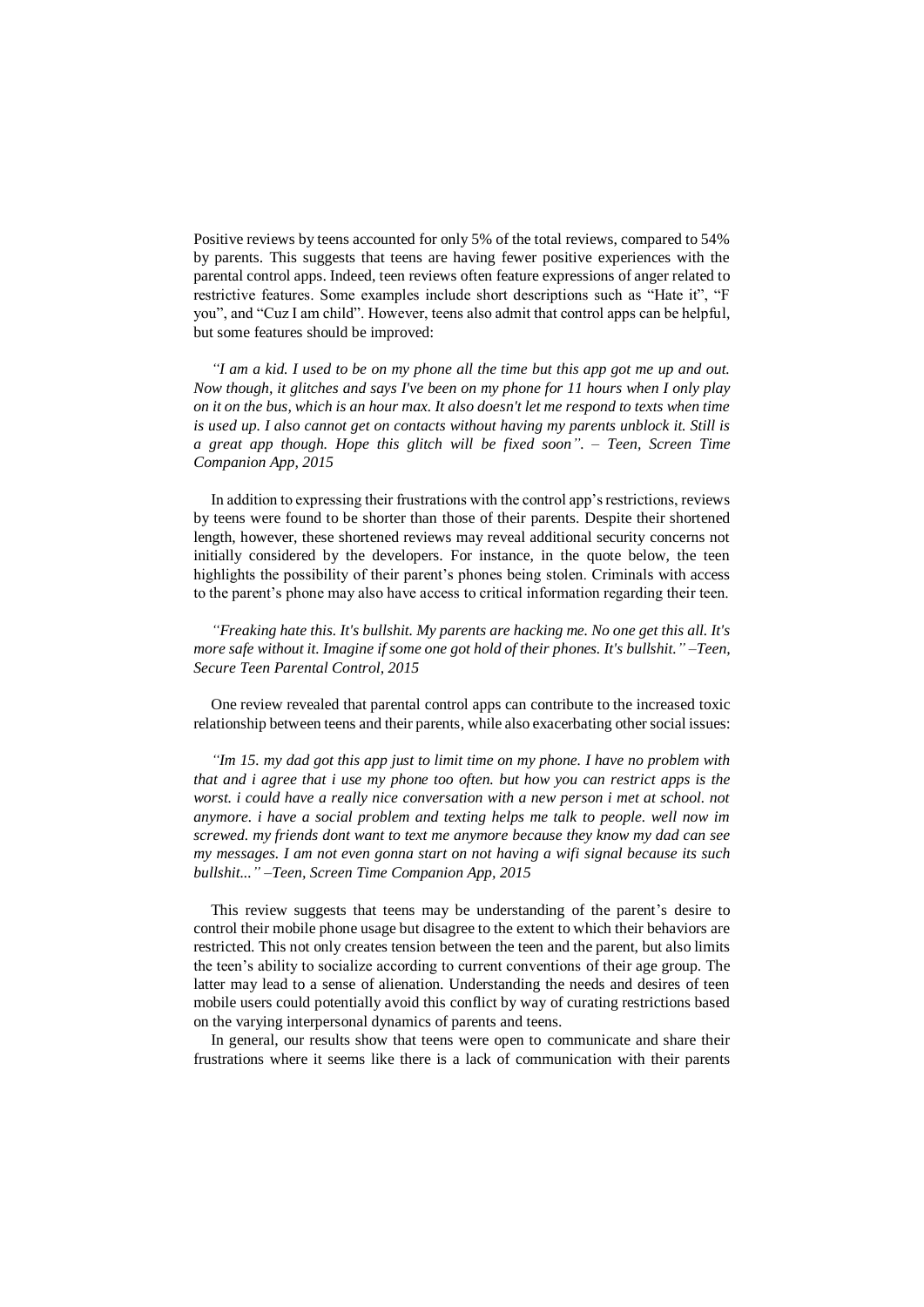when it comes to privacy issues. Teens demand privacy and more autonomy as they feel more restricted and disclosed by installing these apps.

#### **5.2 Reviews Reveal Relational Tensions between Parents and Children**

Topic modeling revealed additional insights into the relationship between the extracted features and app rating. The three groups in topic modeling, tables 5-7, show different patterns for low, medium, and high rating apps. For instance, low rating apps tend to be mostly negative and include keywords such as mom, dad, block, hate, privacy, horrible, stupid, and ruin. Many of these keywords represent teens expressing their anger and irritation regarding the apps. Some of these keywords such as 'block' or 'blocked' occur in low rating reviews by both parents and teens.

However, in light of the explicit quotes examined in section 5.1, it is likely that these words are being used by each group differently. That is, parents are going to use the word blocked in a negative review if the app failed at blocking the teen's mobile usage. Whereas a teen is likely to use it in a negative review when it successfully blocks their access. Topics in high rating apps are similar between both user groups with keywords such as 'help' or 'helped' and 'safe.' While tensions are likely to occur between parents and teens, in many cases the app was able to help the family solve problems regarding their safety and that these safety concerns were understood by both parties. It is important, then, for developers to search for common needs that overlap between the two user groups to design effective solutions.

These findings have implications beyond classifying parent and teen reviews based on their linguistic factors. In many cases, topic modeling revealed that the underlying themes within the reviews went beyond a description of the app, its features, or its performance. Instead, reviews were often an expression of the relationship between parents and teens as mediated through parental control apps. Thus, the written component of a review appears far more important than a quantitative rating of app usability, and more, a valuable signal of the underlying parent-teen relationship. Future studies should focus on review content as an important indicator of understanding these relationships.

Our work is consistent with previous studies where N-Grams outperformed other techniques due to the length of the extracted text [46]. Topic modeling and N-Grams helped to generate some labels related to different domains including design, privacy, license, and app costs. These types of analyses can be used to inspire designers to embrace new communication strategies so users can be pro-active in sharing their experience. Finally, our study found that both teens and parents are willing to explain the reasoning behind their rating. This can be demonstrated in the three groups as each one may represent different categories. One implication of this finding is that both teens and parents are encouraged to communicate and share their thoughts.

These analyses are an important source of information for apps developers to improve the quality of the developed apps. The applied techniques and generated features assessed the model to improve the performance accuracy for the six machine learning classifiers.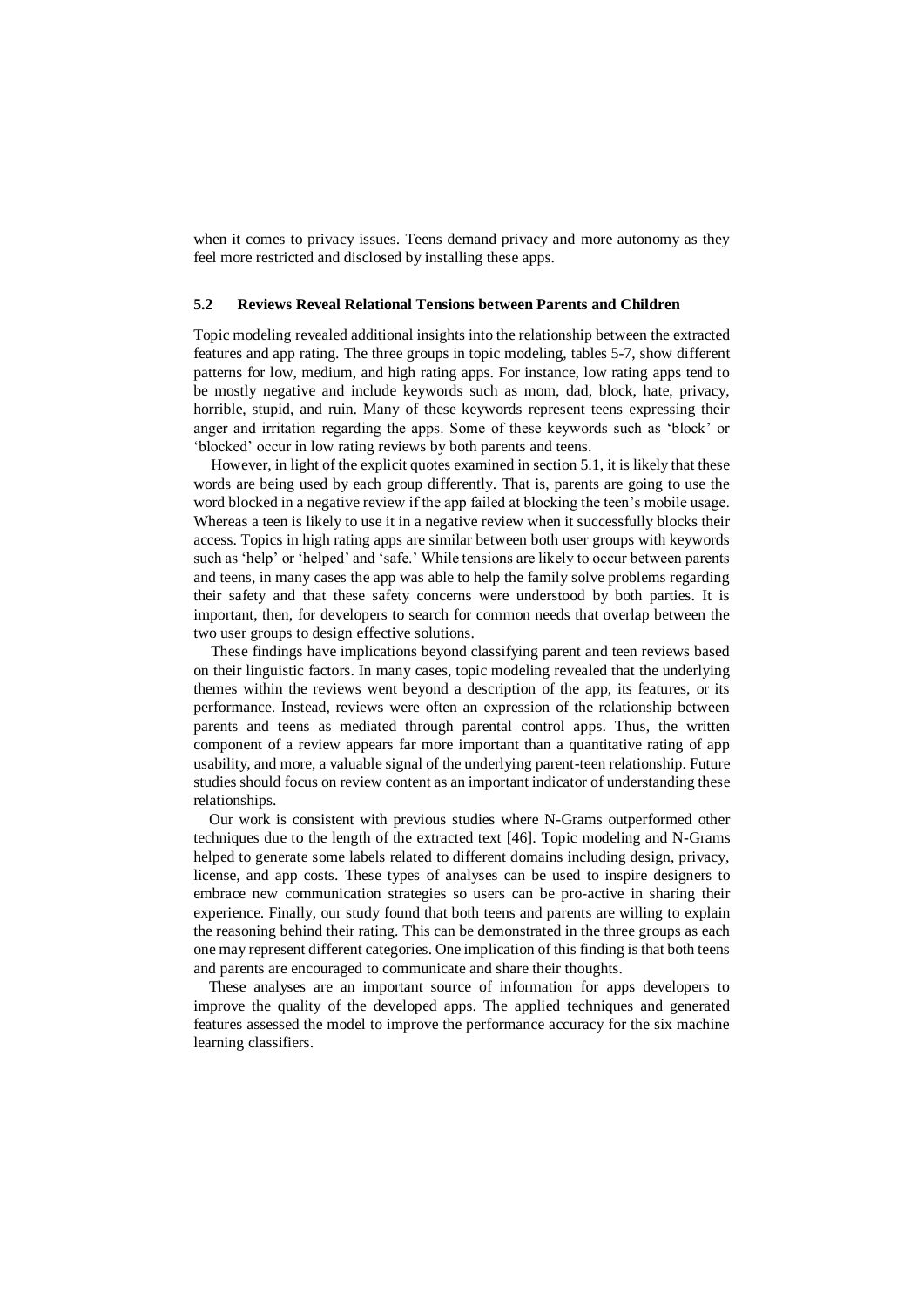#### **5.3 Implications for the Future Design of Parental Control Apps**

Key insights that arose from our results may help us shape the future design of parental control apps. Our results showed that parents and children liked and disliked the currently available apps for different reasons. Although most parents were generally positive about the apps, they were mainly concerned about apps cost, license, bugs, and functionality issues. So, app designers need to make sure that: (1) their apps offer free and low-cost versions, (2) apps are bug-free, and (3) they provide tech support for parents who may not be tech savvy or intuitive help documentation.

 Teens, on the other hand, posted positive reviews when they felt that the apps helped them break addictive patterns and better manage their screen-time. However, they more often left low ratings because of how the parental control app negatively changed the relationship dynamic between themselves and their parents. Stalking, restriction, and privacy were common themes among the low-rated child reviews. This finding raises the question of how parental control apps might be designed in a way that is more supportive of nurturing positive parent-teen relationships while still ensuring a teen's online safety? To do this, developers and researchers should pro-actively embrace direct interactions with teen users for more feedback. Doing so will provide additional clarification regarding the teen's concerns. Teens need to have their voice heard being a major stakeholder in the design process. What's more, giving teens a voice in the design process will allow for the development of parental control apps that respect a teen's need for autonomy and privacy, while providing security that parents seek. This can benefit the teens' mobile experience while also facilitating more positive relationships between teens and their parents.

#### **5.4 Limitations and Future Research**

Several limitations should be considered while interpreting the reported results. First, our topic modeling Parameter K were set to be 10, based on common convention derived from our observation of each group's size. This result can change in the case of different parameters. Second, our analysis was based on 52 parental control apps found on Google Play with large variance of the number of reviews for each app. Finally, the extracted reviews for teens were small compare to the parents' reviews, so results could differ in future studies with more teen reviews. Therefore, we suggest that future research consider validating the generalizability of our findings across different platforms (i.e., iOS) and a wider range of adolescent online safety apps to see if the patterns we uncovered hold in these new contexts. We also encourage social computational researchers to work with qualitative researchers to find synergistic ways to meaningfully analyze large data sets from the strengths of both perspectives.

# **6 Conclusion**

Our N-Grams and Topic Modeling analyses revealed new insights into the relationship and tensions. These analyses are an important source of information for analysts and apps developers to improve the quality of the developed apps between parents and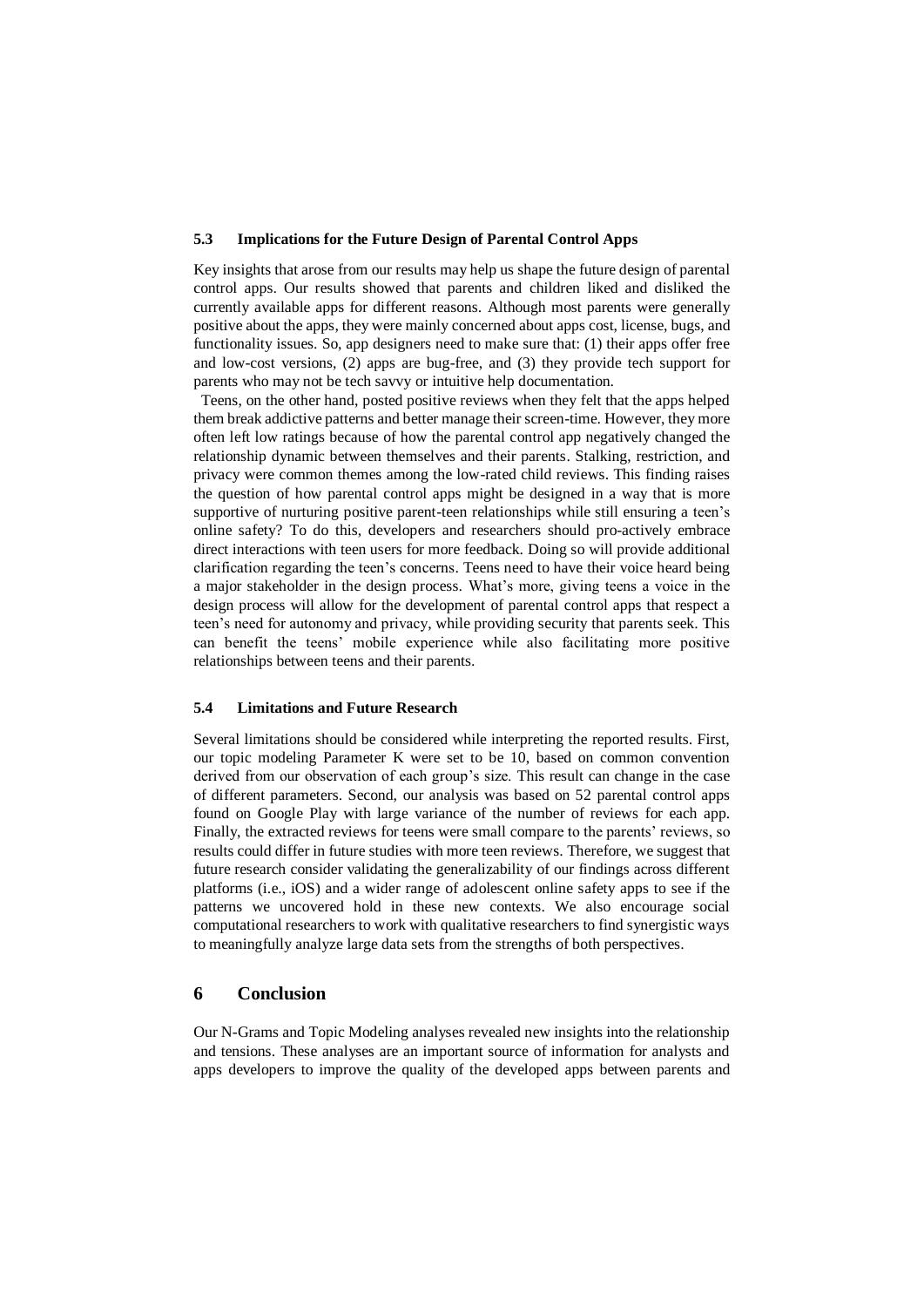children by applying computational methods to parental control app reviews. A key contribution of this work is that we integrated domain knowledge into computational models for empirical validation at a reasonable scale. Yet, these findings have implications beyond classifying parent and child reviews based on their linguistic factors. In many cases, topic modeling revealed that the underlying themes within the reviews went beyond a description of the app and its features or performance, and more towards an expression of the relationship between parents and teens as mediated through parental control apps. Thus, reviews seem to be far more important than a quantitative rating of app usability and more, a valuable signal of the underlying parentteen relationship. These insights can be used to improve parental control app design, and therefore the user experience of both parents and children.

## **References**

- 1. Blackwell, L., Gardiner, E., Schoenebeck, S.: Managing Expectations: Technology Tensions Among Parents and Teens. In: Proceedings of the 19th ACM Conference on Computer-Supported Cooperative Work & Social Computing. pp. 1390–1401. ACM, New York, NY, USA (2016a)
- 2. Boyd, D.: It's Complicated: The Social Lives of Networked Teens. Yale University Press, New Haven (2014)
- 3. Anderson, M.: Parents, Teens and Digital Monitoring, http://www.pewinternet.org/2016/01/07/parents-teens-and-digital-monitoring/, (2016)
- 4. Baumrind, D.: A developmental perspective on adolescent risk taking in contemporary America. New Directions for Child and Adolescent Development. 1987, 93–125 (1987). doi:10.1002/cd.23219873706
- 5. Wisniewski, P., Ghosh, A.K., Rosson, M.B., Xu, H., Carroll, J.M.: Parental Control vs. Teen Self-Regulation: Is there a middle ground for mobile online safety? In: Proceedings of the 20th ACM Conference on Computer Supported Cooperative Work & Social Computing. ACM, Portland, OR, USA (2017)
- 6. Ghosh, A.K., Badillo-Urquiola, K., Guha, S., LaViola Jr., J., Wisniewski, P.: Safety vs. Surveillance: What Children Have to Say about Mobile Apps for Parental Control. In: Proceedings of the 2018 CHI Conference on Human Factors in Computing Systems. ACM, New York, NY, USA (2018)
- 7. Ashktorab, Z., Vitak, J.: Designing Cyberbullying Mitigation and Prevention Solutions Through Participatory Design With Teenagers. In: Proceedings of the 2016 CHI Conference on Human Factors in Computing Systems. pp. 3895–3905. ACM, New York, NY, USA (2016)
- 8. Hashish, Y., Bunt, A., Young, J.E.: Involving Children in Content Control: A Collaborative and Education-oriented Content Filtering Approach. In: Proceedings of the 32Nd Annual ACM Conference on Human Factors in Computing Systems. pp. 1797–1806. ACM, New York, NY, USA (2014)
- 9. Wisniewski, P., Jia, H., Wang, N., Zheng, S., Xu, H., Rosson, M.B., Carroll, J.M.: Resilience Mitigates the Negative Effects of Adolescent Internet Addiction and Online Risk Exposure. In: Proceedings of the 33rd Annual ACM Conference on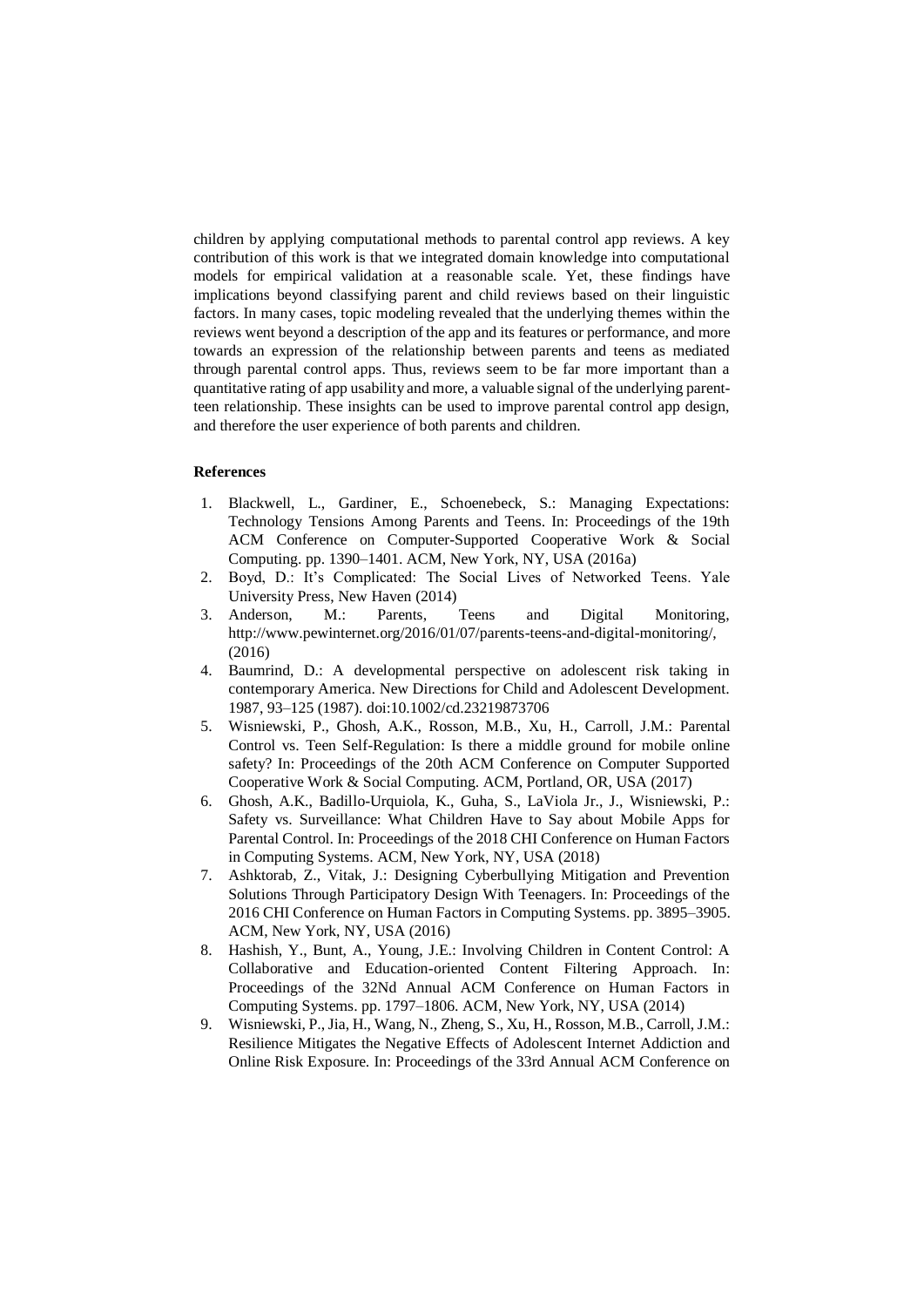Human Factors in Computing Systems. pp. 4029–4038. ACM, New York, NY, USA (2015)

- 10. Wisniewski, P., Xu, H., Rosson, M.B., Perkins, D.F., Carroll, J.M.: Dear Diary: Teens Reflect on Their Weekly Online Risk Experiences. In: Proceedings of the 2016 CHI Conference on Human Factors in Computing Systems. pp. 3919–3930. ACM, New York, NY, USA (2016)
- 11. Yardi, S., Bruckman, A.: Social and Technical Challenges in Parenting Teens' Social Media Use. In: Proceedings of the SIGCHI Conference on Human Factors in Computing Systems. pp. 3237–3246. ACM, New York, NY, USA (2011)
- 12. Yardi, S., Bruckman, A.: Income, Race, and Class: Exploring Socioeconomic Differences in Family Technology Use. In: Proceedings of the SIGCHI Conference on Human Factors in Computing Systems. pp. 3041–3050. ACM, New York, NY, USA (2012)
- 13. Hiniker, A., Schoenebeck, S.Y., Kientz, J.A.: Not at the Dinner Table: Parents' and Children's Perspectives on Family Technology Rules. In: Proceedings of the 19th ACM Conference on Computer-Supported Cooperative Work & Social Computing. pp. 1376–1389. ACM, New York, NY, USA (2016)
- 14. Cranor, L.F., Durity, A.L., Marsh, A., Ur, B.: Parents' and Teens' Perspectives on Privacy In a Technology-Filled World. In: Proceedings of the Tenth Symposium On Usable Privacy and Security. USENIX, Menlo Park, CA (2014)
- 15. Livingstone, S.: Taking risky opportunities in youthful content creation: Teenagers' use of social networking sites for intimacy, privacy, and selfexpression. New Media & Society. 10, 393–411 (2008)
- 16. Nissenbaum, H.: PRIVACY AS CONTEXTUAL INTEGRITY. Washington Law Review. 79, (2004)
- 17. Petronio, S.S.: Boundaries of Privacy: Dialects of Disclosure. SUNY Press (2002)
- 18. Zaman, B., Nouwen, M.: Parental controls: advice for parents, researchers and industry, http://www.lse.ac.uk/media@lse/research/EUKidsOnline/Home.aspx
- 19. Czeskis, A., Dermendjieva, I., Yapit, H., Borning, A., Friedman, B., Gill, B., Kohno, T.: Parenting from the Pocket: Value Tensions and Technical Directions for Secure and Private Parent-teen Mobile Safety. In: Proceedings of the Sixth Symposium on Usable Privacy and Security. pp. 15:1–15:15. ACM, New York, NY, USA (2010)
- 20. Ghosh, A.K., Badillo-Urquiola, K., Rosson, M.B., Xu, H., Carroll, J., Wisniewski, P.: A Matter of Control or Safety? Examining Parental Use of Technical Monitoring Apps on Teens' Mobile Devices. In: Proceedings of the 2018 CHI Conference on Human Factors in Computing Systems. ACM, New York, NY, USA (2018)
- 21. Amato, G., Bolettieri, P., Costa, G., Torre, F., Martinelli, F.: Detection of Images with Adult Content for Parental Control on Mobile Devices? In: Proceedings of the 6th International Conference on Mobile Technology, Application & Systems. pp. 35:1–35:5. ACM, New York, NY, USA (2009)
- 22. Ko, M., Choi, S., Yang, S., Lee, J., Lee, U.: FamiLync: Facilitating Participatory Parental Mediation of Adolescents' Smartphone Use. In: Proceedings of the 2015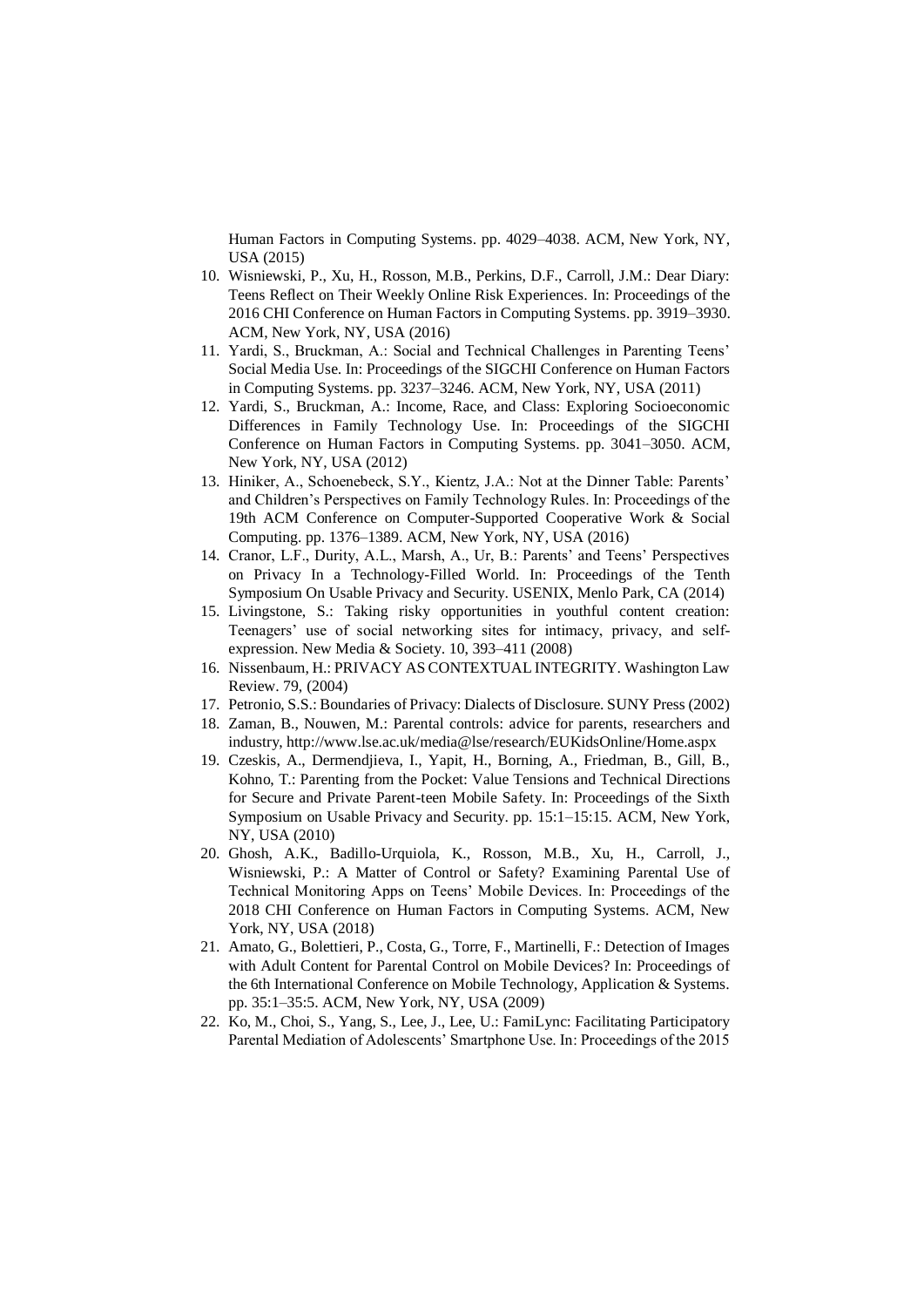ACM International Joint Conference on Pervasive and Ubiquitous Computing. pp. 867–878. ACM, New York, NY, USA (2015)

- 23. Kim, S., Zhang, J., Chen, Z., Oh, A., Liu, S.: A Hierarchical Aspect-sentiment Model for Online Reviews. In: Proceedings of the Twenty-Seventh AAAI Conference on Artificial Intelligence. pp. 526–533. AAAI Press, Bellevue, Washington (2013)
- 24. Mason, R., Gaska, B., Durme, B.V., Choudhury, P., Hart, T., Dolan, B., Toutanova, K., Mitchell, M.: Microsummarization of Online Reviews: An Experimental Study. In: Proceedings of the Thirtieth AAAI Conference on Artificial Intelligence. pp. 3015–3021. AAAI Press, Phoenix, Arizona (2016)
- 25. Michael, L., Otterbacher, J.: Write Like I Write: Herding in the Language of Online Reviews. In: Proceedings of the 8th International Conference on Weblogs and Social Media, ICWSM 2014. pp. 356–365 (2014)
- 26. Wang, J., Zhao, W.X., He, Y., Li, X.: Leveraging Product Adopter Information from Online Re-views for Product Recommendation. In: Ninth International AAAI Conference on Web and Social Media. AAAI Publications (2015)
- 27. Ida, Y., Nakamura, T., Matsumoto, T.: Domain-dependent/Independent Topic Switching Model for Online Reviews with Numerical Ratings. In: Proceedings of the 22Nd ACM International Conference on Information & Knowledge Management. pp. 229–238. ACM, New York, NY, USA (2013)
- 28. Zhao, W.X., Wang, J., He, Y., Wen, J.-R., Chang, E.Y., Li, X.: Mining Product Adopter Information from Online Reviews for Improving Product Recommendation. ACM Trans. Knowl. Discov. Data. 10, 29:1–29:23 (2016). doi:10.1145/2842629
- 29. Moghaddam, S., Jamali, M., Ester, M.: Review Recommendation: Personalized Prediction of the Quality of Online Reviews. In: Proceedings of the 20th ACM International Conference on Information and Knowledge Management. pp. 2249– 2252. ACM, New York, NY, USA (2011)
- 30. Jawecki, G., Fuller, J.: How to use the innovative potential of online communities? Netnography – an unobtrusive research method to absorb the knowledge and creativity of online communities. International Journal of Business Process Integration and Management. 3, 248–255 (2008). doi:10.1504/IJBPIM.2008.024982
- 31. Korfiatis, N., García-Bariocanal, E., Sánchez-Alonso, S.: Evaluating content quality and helpfulness of online product reviews: The interplay of review helpfulness vs. review content. Electronic Commerce Research and Applications. 11, 205–217 (2012). doi:10.1016/j.elerap.2011.10.003
- 32. Vasa, R., Hoon, L., Mouzakis, K., Noguchi, A.: A Preliminary Analysis of Mobile App User Reviews. In: Proceedings of the 24th Australian Computer-Human Interaction Conference. pp. 241–244. ACM, New York, NY, USA (2012)
- 33. Duan, W., Gu, B., Whinston, A.B.: Do online reviews matter? An empirical investigation of panel data. Decision Support Systems. 45, 1007–1016 (2008). doi:10.1016/j.dss.2008.04.001
- 34. Epstein, D.A., Lee, N.B., Kang, J.H., Agapie, E., Schroeder, J., Pina, L.R., Fogarty, J., Kientz, J.A., Munson, S.: Examining Menstrual Tracking to Inform